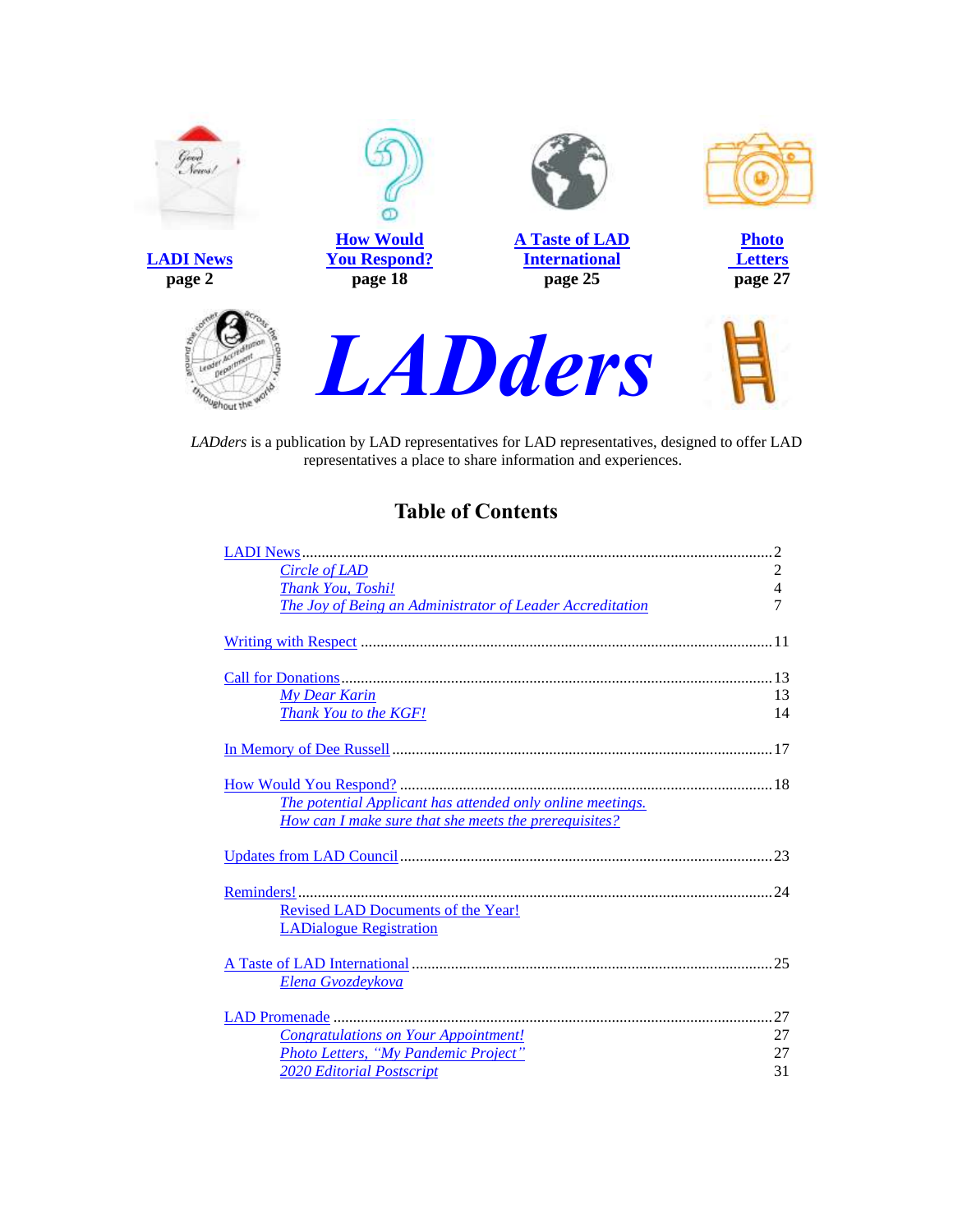# LADI News

# <span id="page-1-1"></span>**Circle of LAD**

*Linda Wieser, LLLI Director of Leader Accreditation Department*

<span id="page-1-0"></span>

I feel honoured to have been appointed LLLI Director of Leader Accreditation Department (DLAD). Over the past seven months as Interim DLAD, I have greatly enjoyed working with the LAD Council, LLLI Board and Zion Tankard, LLLI Executive Director. Accreditation of new Leaders is essential to the growth of our organization. I feel lucky to be able to play a major role in this important work we all do as Leaders.

I live in Nova Scotia, Canada but am originally from the United States. I moved to Nova Scotia for ten years from 1973 to 1983 and after retiring as an International Board Certified Lactation Consultant (IBCLC) at our local hospital in Michigan, USA, returned here in 2009. I attended my first LLL meeting in

Yarmouth, Nova Scotia, back in 1980 after weaning Heidi at seven months, and became accredited as a Leader four years later, after another baby, Erica, and moving to California, USA. I have led with Groups in California, Michigan, USA and Nova Scotia; been a lone Leader and co-led with one to three other Leaders. I have also worked in the Professional Liaison Department, planning health provider seminars and presenting many sessions at LLL conferences. Since 2008 I have been part of the LAD as ACLA, ACLA-at-Large, CLA and ALA.

Becoming an LLL Leader led to a career change for me. After working as a physiotherapist for over ten years, I embarked on a course of study in lactation management and took the International Board of Lactation Consultant Examiners (IBLCE) exam in 1987 to become an IBCLC. As an IBCLC, I worked in hospitals and private practice. During the entire time I worked as an IBCLC, I continued my work as LLL Leader. It helped remind me of the normal course of breastfeeding.

My husband, Jim Rosbe, and I have been married for 42 years. We have two daughters. Heidi lives in Jackson Heights, New York City, USA, and Erica lives in Los Angeles, California, USA. They are breastfeeding mothers of our four grandchildren: Omar (6) and Lola (3 1/2) in New York and Freya (4) and Margot (15 months) in Los Angeles. Being a grandmother has been such a delight for me. I highly recommend it. We were fortunate to all be together last Christmas, and Heidi, Omar and Lola joined Jim and me for 3 1/2 weeks in June, after self-isolating since March in Northern Michigan. What a delight to have them stay with us. And what a sudden change in routine, energy and noise level!! We now communicate via Zoom or FaceTime.

Self-isolating during the COVID-19 pandemic has been relatively easy for Jim and me. We live on a large bay on the South Shore of the province. This means walks and sailing and visiting islands are still possible. We also have a large garden which provides us with fresh and frozen produce throughout the year. Our newly erected cold frames have extended our gardening season into the colder months. Nova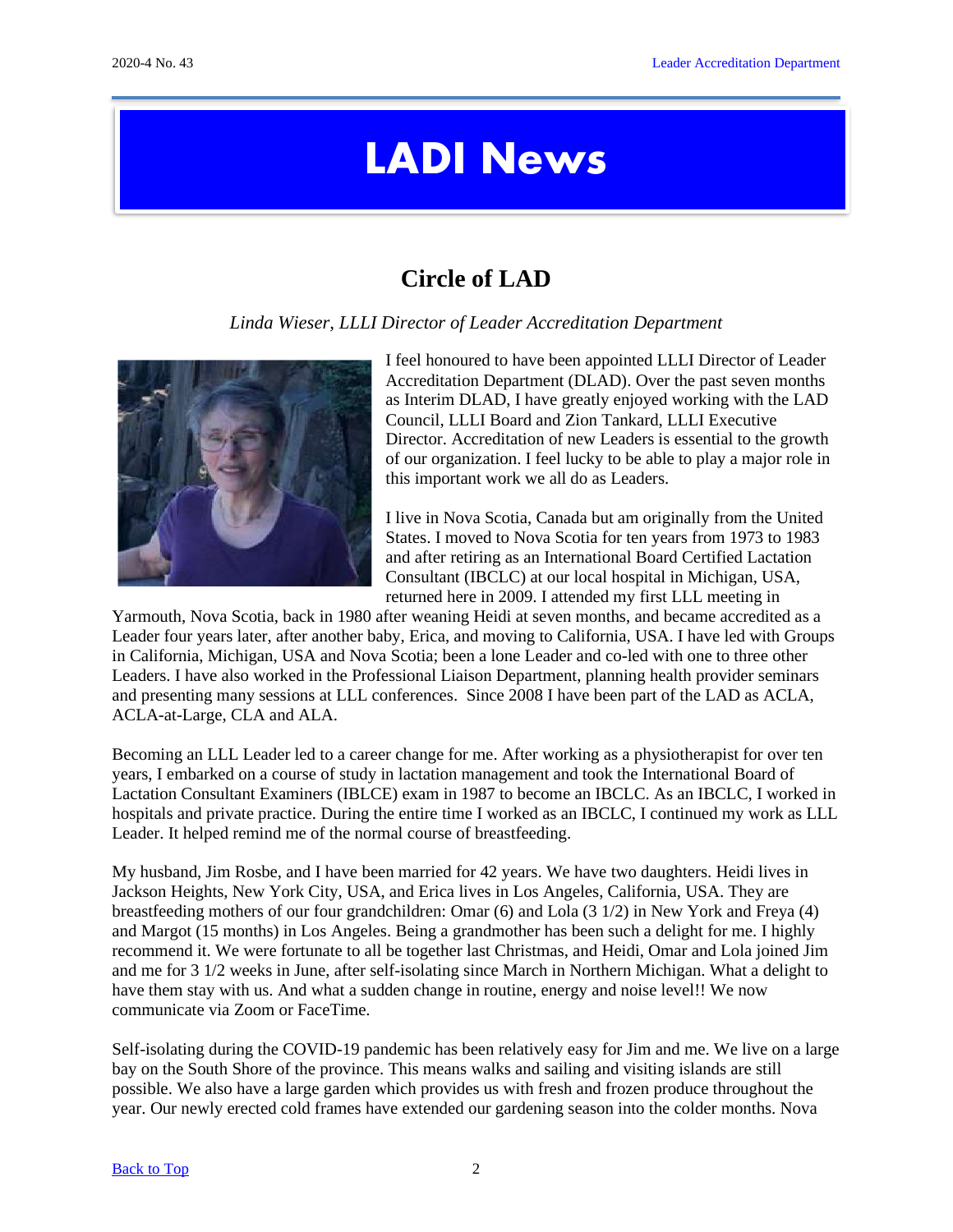Scotia is part of the "Atlantic Bubble." The four eastern or Atlantic provinces of Canada have united for pandemic protection and imposed a two-week quarantine on anyone entering the "Bubble." This has kept our number of COVID-19 cases very low. Many of you know how much Jim and I love to travel, especially via our 40-foot (12-meter) steel sailboat, which is currently at a friend's dock in Norway. For now I find pleasure in gardening, reading, watching movies, doing tai chi, scrapbooking, and playing board games.

Working with Leader Applicants is something I especially enjoy and will continue with, as a counterbalance to the administrative work of the DLAD. I am currently working with Applicants in Canada, Russia, Lebanon, Bulgaria and Qatar. As many of you know, I also enjoy writing and editing articles, as well as revising accreditation resources. Again, I need to thank La Leche League for providing me with the opportunity to improve these skills.

The DLAD is the liaison between LAD Council and the LLLI Board and Executive Director. In this position I will continue to work closely with Amy Shaw, LLLI Board Liaison to LAD. The past several months of transition have been a challenging time for the LAD Council. Still the LAD Council has been able to remain a strong team. We meet virtually monthly and communicate frequently via email and WhatsApp. LAD Council members have also been meeting monthly with the LLLI Board and the Executive Director. This has facilitated work on accreditation policies. In addition, I have been attending the Direct Connect Entity quarterly calls with the Board and the Executive Director. This has given me the opportunity to directly share information about Leader accreditation with the Direct Connect Entity administrators.

As DLAD, I envision the following goals:

- Continuing to build a strong LAD Council team, which implements universal accreditation of Leaders worldwide.
- Strengthening the relationship between the LAD Council and LLLI Board.
- Facilitating translations of Leader accreditation resources.
- Revising LAD documents, as needed.
- Being responsive to the needs of all LAD representatives.
- Building a relationship with the Direct Connect Entity administrators.
- Orienting new Administrators of Leader Accreditation (ALAs) when someone new is appointed to LAD Council.

I want to thank Toshi Jolliffe for all her help orienting me to the position of Interim DLAD. I feel honoured to follow in Toshi's footsteps and to continue the work she started by incorporating her goals into mine as shared above. I am looking forward to the joys and challenges of the DLAD position, especially working in La Leche League at the international level.

Feel free to contact me with any concerns you have at: [wieser.linda@gmail.com](mailto:wieser.linda@gmail.com) or [linda.wieser@lllc.ca](mailto:linda.wieser@lllc.ca)



Toshi Jolliffe and Linda Wieser 2016 LLL European Management Symposium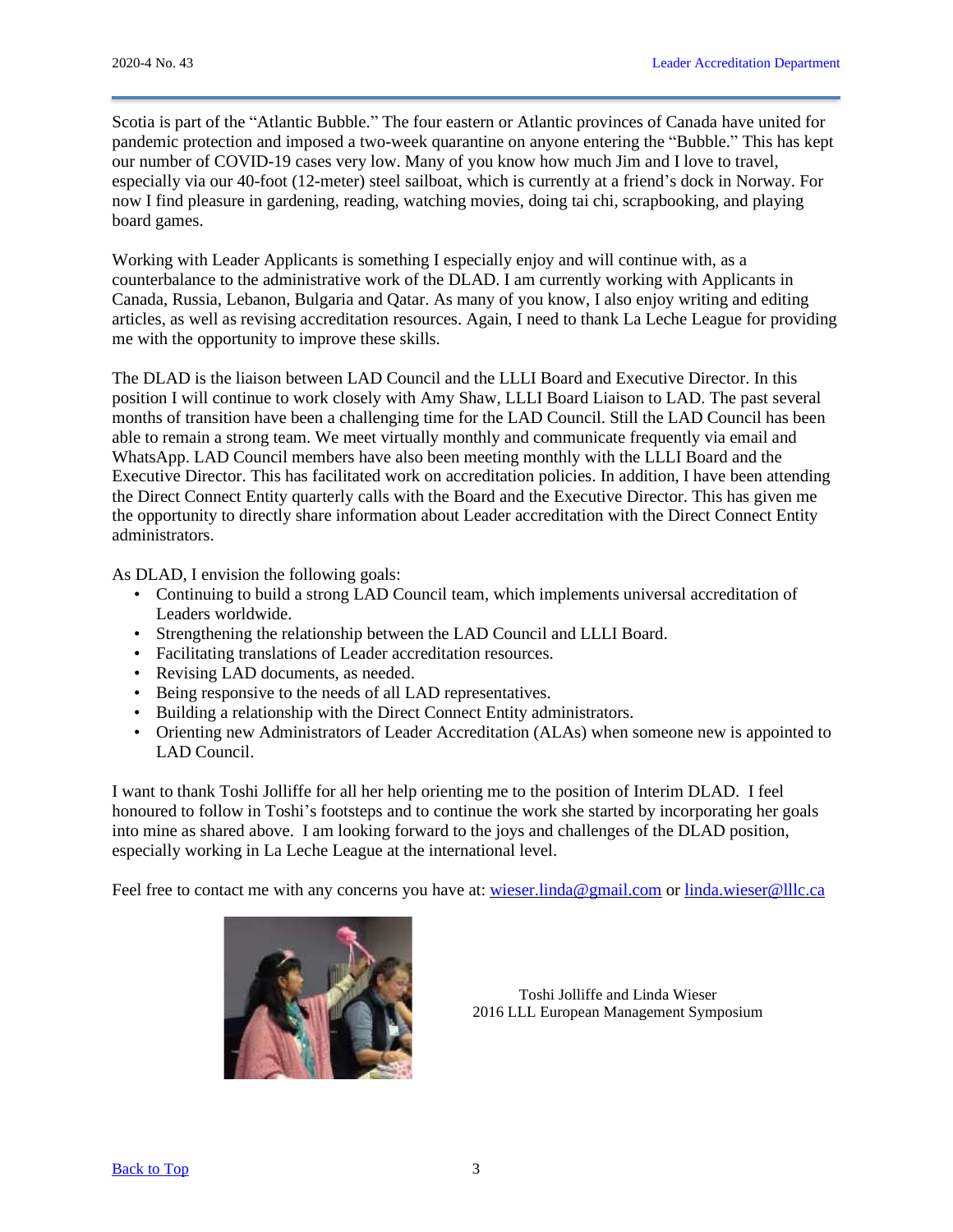# <span id="page-3-0"></span>**Thank You, Toshi!**

The 2005 LLLI International Conference in Washington DC, USA, was the first time I met Toshi at a LAD gathering (or at least the first year I have a picture of her). Fast-forward to March 2012 where we are both Administrators of Leader Accreditation (ALAs) meeting at the LLL European Management Symposium/LAD Council meeting in Frankfurt, Germany. A lifetime friendship progressed during this conference. Toshi was quiet and easygoing with great listening skills. When she spoke everyone paid attention because what she said was insightful or important. On the other side she is fun, loving, happy, and full of hilarious antics. Do ask to see her father's favorite box to see a special side of Toshi.

It was exciting to have Toshi appointed as LLLI LAD Director (DLAD) in 2016 while I was an ALA. She brought an energy to the position and strived to do the very best for LAD representatives worldwide. She worked hard to make sure all the forms and exercises were updated and she personally translated them into Japanese. It was common to get emails from her that were written in the middle of the night as she was always prompt in her replies. She pulled the LAD Council together to work as a strong team, surrounding herself with ALAs who would work hard. Her gentle way of asking for assistance built a team of ALAs who were doing many activities they previously would have said no to.

Toshi worked really hard to reestablish a strong working relationship with the LLLI Board and was quite successful to doing so. Toshi remains someone who loves LAD. She is a fantastic writer with strong editing skills. She pays attention to detail with the end result being documents that have working links, words spelled correctly and proper grammar used.

Most of all I want to thank Toshi for her hard work and dedication to the DLAD position. I will treasure my friendship with her and her husband, Michael, forever.

Lori Bryan, Lodi, California, USA



LAD Council members visiting Toshi in Luxembourg in 2014 From left: Benaifer Bhandari, Toshi Jolliffe, Lori Bryan, Alison Parkes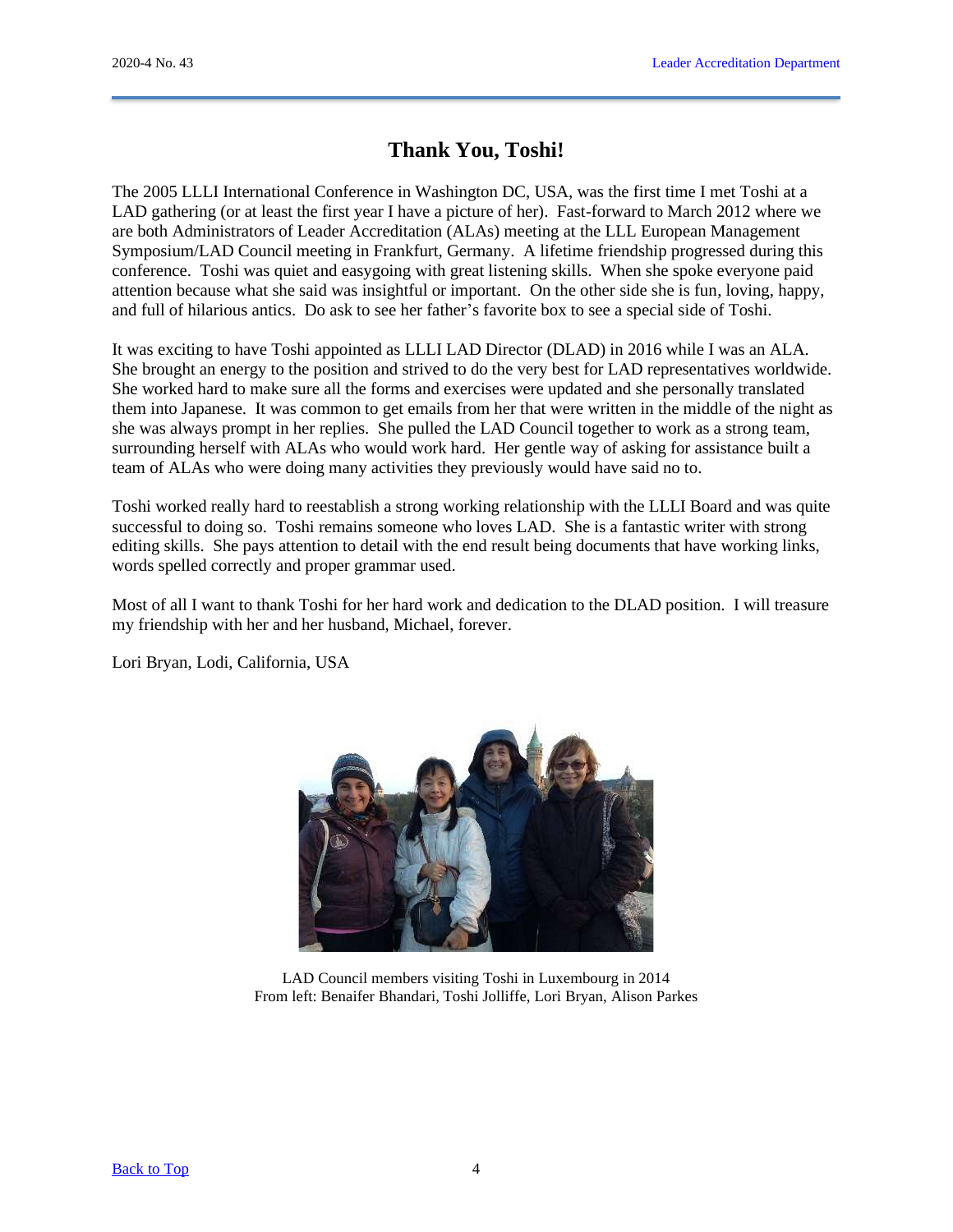\* English translation follows.

« Merci Toshi! » Ces deux mots vont si bien ensemble n'est-ce pas?

En juin 2018, je suis revenue comme ALA au LAD Council pour représenter la Ligue La Leche. Les choses avaient pas mal changées depuis mon dernier passage de 2005 à 2009. En fait, les seules choses qui n'avaient pas changé étaient mes connaissances limitées en anglais, et mon manque de connaissance et d'intérêt envers l'utilisation d'un ordinateur.

Je ne soupçonnais pas à quel point je serais si bien accueillie par Toshi Jolliffe, la directrice du LAD Council en poste. Elle a commencé à m'écrire dès que j'ai obtenu le poste et m'a donné patiemment une orientation solide. Elle a pris le temps de répondre à toutes mes questions (et j'en avais beaucoup). À quelque part, elle a même réussi à comprendre ce que j'écrivais en anglais. Cela fut rassurant pour moi de faire partie de cette équipe car il était évident dès le départ que je pourrais toujours compter sur elle pour obtenir du soutien. Je serai toujours reconnaissante pour sa gentillesse et son soutien continuel.

J'ai eu la chance de rencontrer Toshi à Raleigh en 2018 et à Panama City en 2019. J'ai alors pu constater qu'elle était aussi gentille que je me l'imaginais à travers notre correspondance. Toshi a une manière bien à elle de faire sentir aux personnes qu'elles sont toutes importantes pour elle. Elle sait établir un lien personnel avec chacune de nous. Entre autres, elle et moi avons souvent échangé sur nos mères âgées et cela m'a fait chaud au cœur.

Merci Toshi pour ton travail si dévoué et pour ton amitié.

. . . . . . . . . . . . . . . . . . . . . . . . . . . . . .

"Merci Toshi!" Those two words go so well together, don't they?

In June 2018, I was back on the LAD Council as the Administrator of Leader Accreditation (ALA) for Ligue La Leche. Things had changed a fair amount since I was there last from August 2005 to May 2009. The only things that had not changed were my limited English skills and my lack of knowledge and interest with computer use.

I never suspected how I would be so very welcomed by DLAD Toshi Jolliffe. She started writing me as soon as I was appointed and patiently provided me with a solid orientation. She took time to answer all my questions (and I had lots). Somehow, she even managed to understand my English writing. I was really reassured to be part of this team as it was clear from the start that I could always count on her for support. I will be forever grateful for her kindness and her ongoing support.

I was very lucky to meet Toshi in Raleigh, North Carolina, USA (2018) and in Panama City (2019) for LLL events. She was as kind as I imagined her from our written exchanges. Toshi has a way to make everyone she encounters feel special. Among many things, she and I talked about our aging mothers and this was very special to me.

I learned so much from Toshi. The respect she shows others is unbelievable. Thank you Toshi for all your dedicated work and also for your friendship.

Linda King Gaboriaud, Quebec, Canada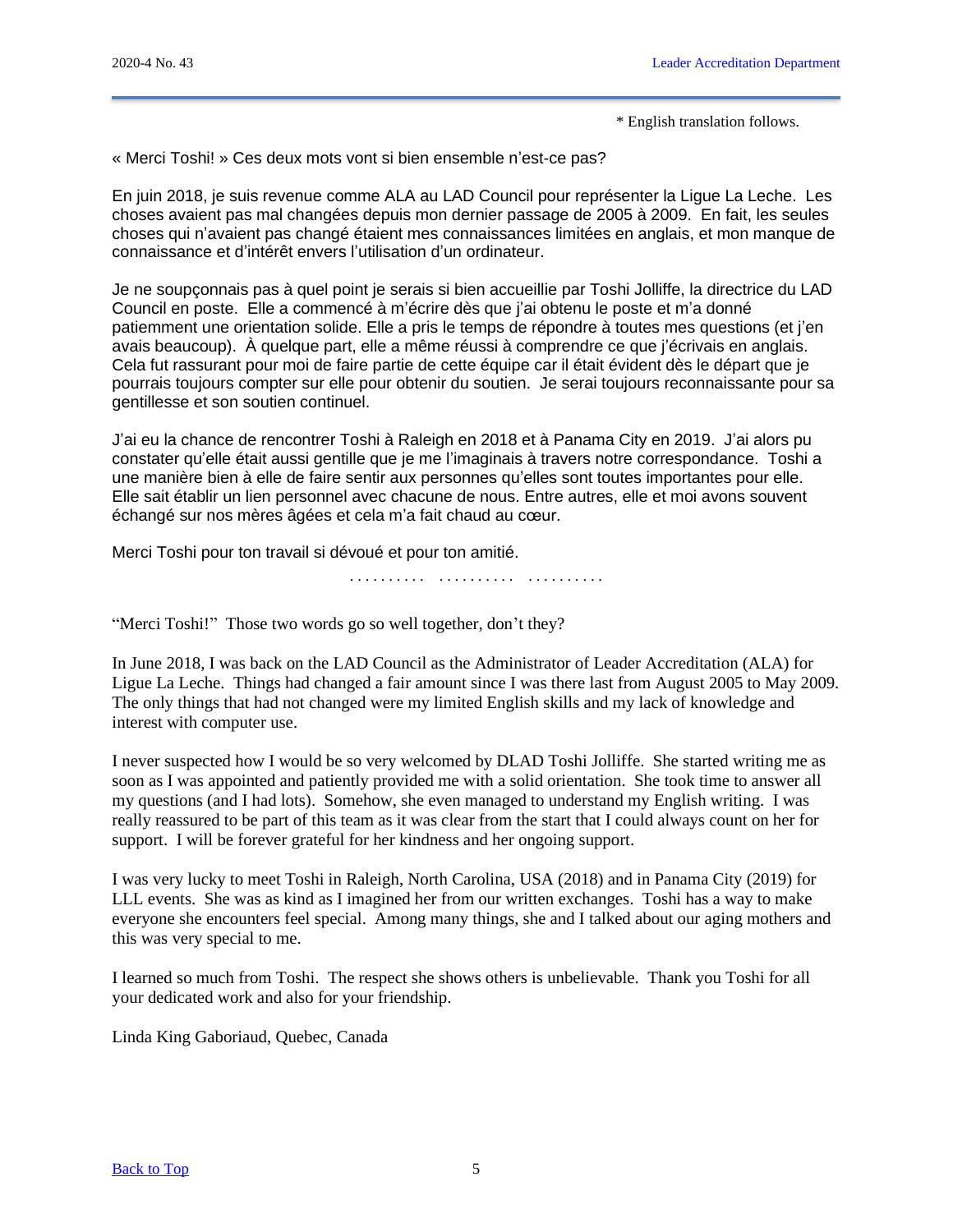The first time I set eyes on Toshi I saw a very lively figure in the distance with pigtails, wearing shorts and I thought there was a teenager in the room! It was Saturday evening in Frankfurt, Germany and I was attending the 2012 European Management Symposium (EMS) watching the LAD Council enter the room and perform the hilarious dance for us in honour of their New Zealand colleague who couldn't attend. They were so funny! Toshi does indeed look very young, but as I got to know her, I realised how much LAD experience she had, as well as three grown children—so she was definitely not a teenager. But the secret of her youth remains a mystery!



2012 EMS, Fun Evening From left: Lesley Robinson, Alison Parkes, Toshi Jolliffe, Silvia Llenas

I am honoured to have got to know her better since then, as she was appointed the DLAD during the time that I was serving on the LAD Council as co-Administrator of Leader Accreditation for Europe. I don't think I've ever met a Leader more dedicated to helping mothers become Leaders. She even made stickers for all the LAD representatives at events that said "I  $\blacktriangledown$  LAD!" and went around looking for us and sticking them to us! Maybe it was her secret way of getting us to recognise and get to know each other.

Working with Toshi was very inspiring. She is the most efficient colleague I have known. Although she could be halfway around the world, visiting her mother in Japan, stopped in the Middle East on a layover or just busy at home in Luxembourg, I always received very quick replies to my emails to her sometimes in minutes! She is meticulous in her record keeping and always followed guidelines and protocol to the letter. Even down to particular nuances of grammar and the exact way LLL or LAD phrases certain things. I'm sure that is not easy when English isn't your first language, but she did a better job than I could have! She also has great insight and a respectful and kind way of looking at every situation. She has a magical way of getting you to take on extra work that you are sure you would say no to!

It is my great pleasure to count Toshi as a friend as well as a fellow LAD Leader. I know her wisdom and dedication will be sorely missed by everyone who had the chance to work with her and I'd like to take this opportunity to give her a big thank-you for all the years she has given her time and her boundless energy to La Leche League and to the Leader Accreditation Department.

Margaret McGuigan, Co Monaghan, Ireland

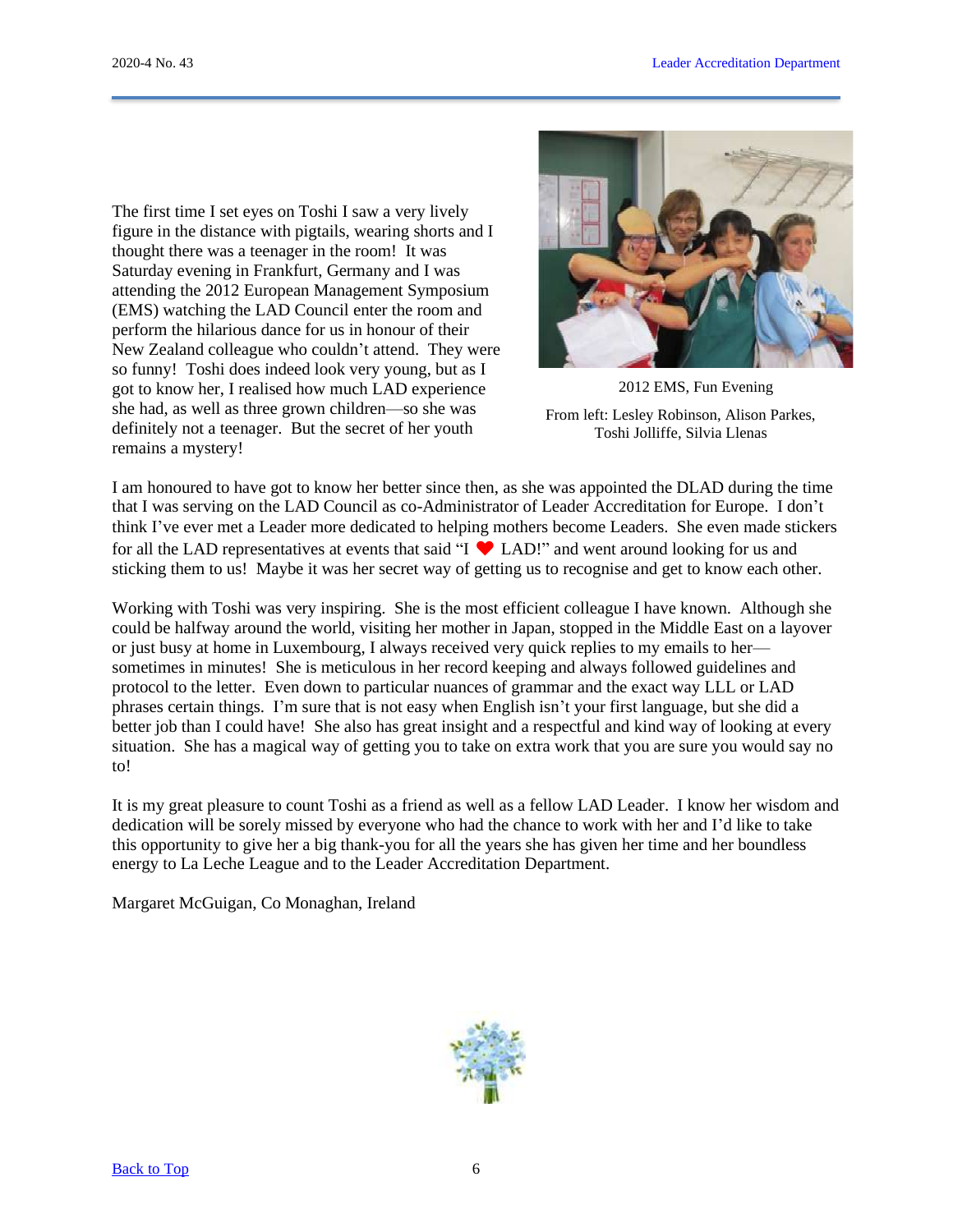# <span id="page-6-0"></span>**The Joy of Being an Administrator of Leader Accreditation**

*Linda Wieser, Nova Scotia, Canada*

Many LAD representatives focus solely on their work with Applicants. Others get interested in the administrative aspects of LAD work. Some of you are currently working, or have in the past worked, at the Area level as CLA, or in some Area Networks as a Regional Administrator of Leader Accreditation (RALA). And a few of you have volunteered for the ALA position. However, I suspect that most of you may wonder why anyone would ever want to be ALA. Corresponding with Leaders and Applicants already takes up a lot of time!

LAD Council includes the Administrator of Leader Accreditation (ALA), or co-ALAs, for each Direct Connect Entity (DCE). (See LADI chart at the end.) These ten ALAs plus the LLLI Director of Leader Accreditation Department (DLAD) and two Advisors (for a total of 13 members) is the administrative body for LAD International. The LAD Council, with the DLAD as chair, is a link between the LAD and the LLLI Board.

As an administrative body, LAD Council:

- Meets regularly with the LLLI Board on a conference call to discuss what is happening in LAD.
- Revises and creates new LAD documents, as needed.
- Discusses issues that arise in the DCEs to increase uniformity in Leader accreditation.
- Publishes the LAD newsletter, *LADders.*
- Meets monthly via Zoom, and communicates frequently via email or WhatsApp.

Individual ALAs:

- Attend the annual LAD Council meeting.
- Communicate changes in policies and procedures related to Leader accreditation to the LAD they represent.
- Bring concerns of their Areas/entities to LAD Council.
- Review and edit LAD documents.
- Help translate LAD documents into the Area's/entity's primary language.
- Respond to questions and referrals from local LAD representatives.
- Communicate with other members of the LAD Council regularly to:
	- Review, revise and improve approaches and procedures impacting Leader accreditation.
	- Help LAD representatives implement accreditation policies effectively in their Areas.
- Provide orientation for new CLAs and RALAs.

Here's what some current ALA members of LAD Council write about the position:

## **Vicky Reynell, Asia, Africa and Middle East**

I have only been in this position since 2020 April, yet I value my first months as ALA. The two aspects I most appreciate are:

\*The privilege of serving the LADs of countries outside my own, South Africa. This has given me an awareness of the efforts LAD representatives, whose first language is not English, need to do to keep up with ongoing changes in documents relating to Leader accreditation.

\*The LAD Council is a safe space. Council members can debate a topic openly by welcoming different viewpoints.

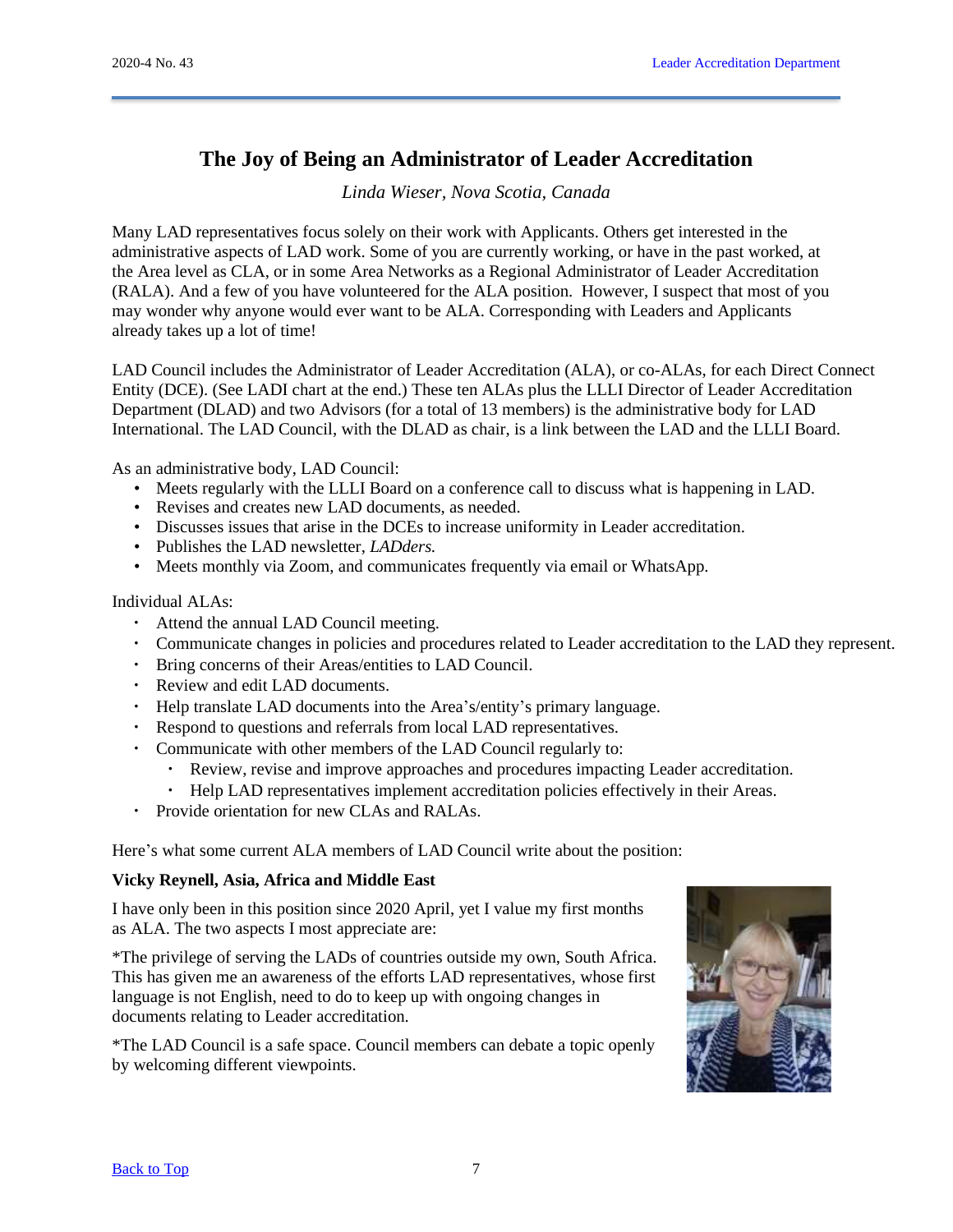## **Lori Bryan, LLL USA LAD**



La Leche League (LLL) has been an important part of my life since I attended my first meeting while pregnant over 38 years ago. I wanted to help make sure LLL was available to support my children when they had families, so I volunteered for ACLA work and said "no" to CLA work until the time was right for my family. To become a CLA, and thus part of the Area Team, and to work with Leaders I had looked up to and respected was a bit intimidating, yet exciting. It then seemed logical to become a RALA since I liked supporting the ACLAs in my Area. Later, no one volunteered to be ALA so I was the one who said yes. Once I became part of LAD Council, I realized that I had the support of the DLAD and the other ALAs who had more experience/knowledge about the job. I loved working with those from other countries and learning more about

LLL around the world. I also got to work with a team of RALAs as their support person, which is one of the favorite parts of my job. And the bonus of the ALA work is that I make new friends, get to attend awesome conferences and also have a say in the future of LLL.

### **Laura Laubach, European Area Network**



As a LAD member for almost 20 years, I have had the fantastic opportunity of benefiting and learning from many LLL companions. Within my Area, I have had the privilege of many Applicants sharing their personal histories with me, and have welcomed enthusiastic ACLAs to the department. I have received wonderful support within the LLL European community, through email, and recent virtual meetings, but mostly via person-to-person enjoyment at the several LLL European Management Symposiums I've attended over the years. LLL is contagious!

All this experience has also shown me the importance of support to

all in LAD throughout the "LADder"—from Applicants to ACLAs to CLAs to ALAs to LAD Council and DLAD. Each step is important. Therefore, when I was asked if I might be interested in being ALA, I felt it was my duty (a pleasant duty!) to step in and participate. I saw the need. Just as I became interested in being an LLL Leader, in part, to pass on the support I received as a new mother, I am trying to fill a supportive role for the great women in LAD and LLL European Area Network.

Do you know what has surprised me as ALA? I started in this role to give support, without anticipating the best part of this role: I am also surrounded and supported by another group of wonderful women in the LAD Council—ALAs in different parts of the world. Talk about getting more than you give!

#### **Roberta Samec, LLL Canada**

I have been a member of the LAD for only a few years, but every step has had added value as well as new and interesting challenges. One of the highlights that stands out so far as ALA has been collaborating on the new Bias Exercise. It was great to collect thoughts and impressions from LLL Canada to bring to LAD Council at the 2019 Panama International Management Symposium in October, and it's finally complete. It's also been great to work more broadly in Canada with other LAD representatives as previous to this, most of my experience has been in my Area only. Problem solving with other Leaders is very rewarding.

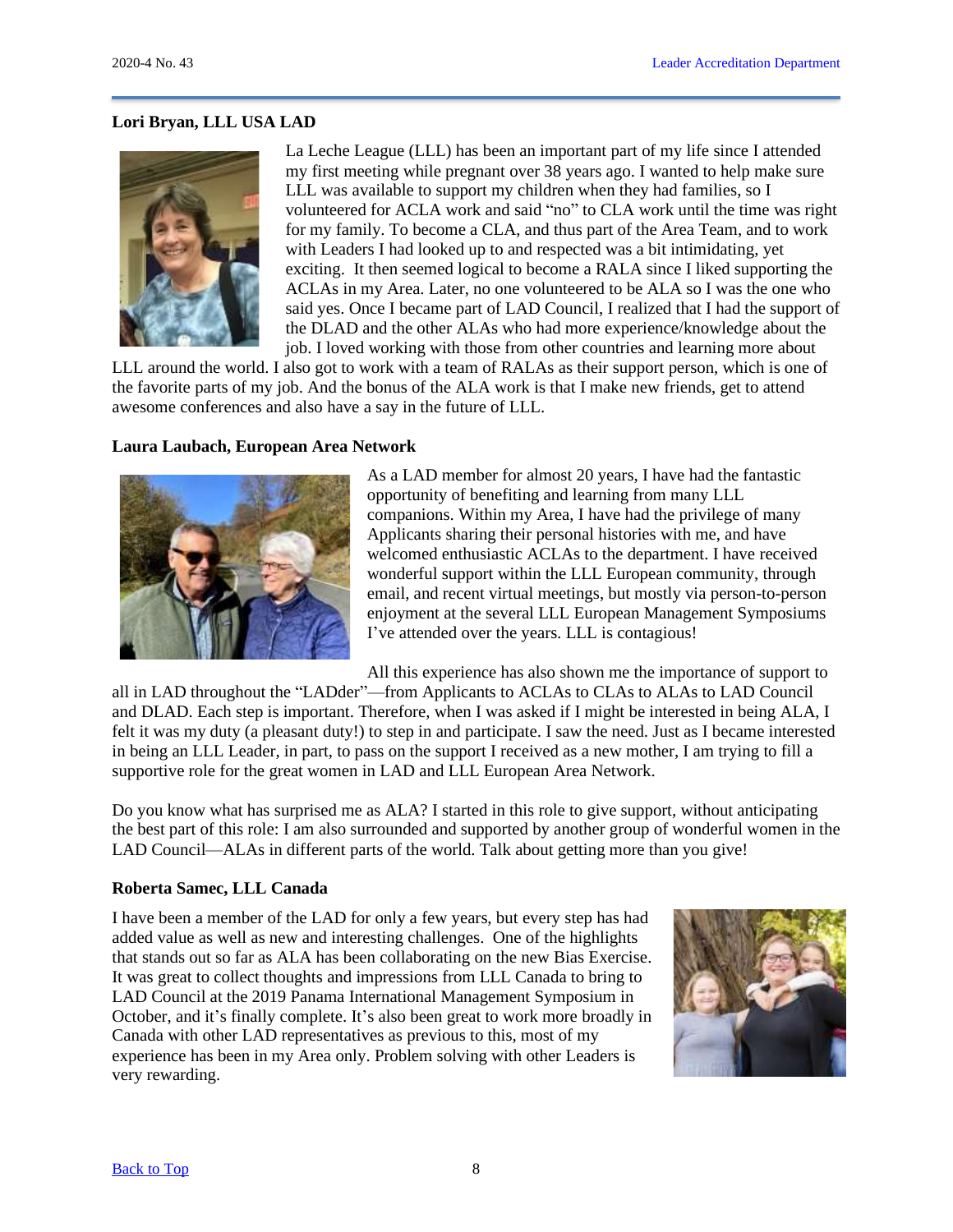### **Cynthia Massey, LLL Alliance**



While my favorite part of being a member of the LAD is working directly with Leader Applicants and the Leaders who are supporting them, being part of the LAD Council has brought its own joys. Because the LAD is an international department, being part of the LAD Council has given me the opportunity to work closely with Leaders from countries around the world. Learning that we share many of the same struggles and many of the same joys, both as LAD representatives and as Leaders, is validating and reassuring. Learning more about other cultures, and about how changes wanted by one country may be

received by another, brings a better understanding of the challenge of making decisions for an International organization.

On an Area Network level, it gives me great satisfaction to provide support to the LLL Alliance LAD administrators who more directly support Leaders and local LAD representatives. When I keep track of updates to forms and documents, making sure they have access to the most current versions, they are free to do the important work of directly accrediting new Leaders A strong support system makes everyone's job easier, and I'm proud to be part of that network.

#### **Dunia Guerrero, Latin America**

\* English translation follows Creo que la parte más linda de mi trabajo actual como ALA LA ha sido conocer a más mujeres maravillosas que forman parte de la organización y trabajan como administradoras, ver de cerca el trabajo que realizan, la manera en que han continuado trabajando aún en tiempos de prueba para la humanidad es algo que tomo como una gran enseñanza y oportunidad enriquecimiento. Siento que soy muy afortunada, pues mis predecesoras en el cargo (Mariana Petersen, Silvia Barco) han hecho un gran trabajo formando un maravilloso equipo de LAD Latino América, donde el respeto, la cooperación y afecto están a la orden del día, gracias al esfuerzo realizado por ellas actualmente quienes servimos en LAD LA sentimos que trabajar es realmente un placer. Finalmente, he tenido el gran gusto de ver crecer a nuestra organización aún en los días más difíciles continuaron acreditándose nuevas líderes y tuvimos ceremonias de velas emotivas y bellas que han sido como un bálsamo para nuestros corazones.



I think the most beautiful part of my current work as ALA Latin America has been to meet more wonderful women who are part of the organization and work as administrators. To see up close the work they do, the way they have continued to work even in times of trial for humanity, is something I take as a great teaching and enrichment opportunity. I feel that I am very fortunate because my predecessors in this position (Mariana Petersen, Silvia Barco) have done a great job forming a wonderful team of LAD Latin America, where respect, cooperation and affection are the order of the day. Thanks to the effort made by those who currently serve in LAD Latin America, we find that working together is a real joy. Finally, I have had the great pleasure of seeing our organization grow even in the most difficult days as new Leaders continued to be accredited, and we had beautiful and emotional candle ceremonies that have been like a balm to our hearts.

. . . . . . . . . . . . . . . . . . . . . . . . . . . . . .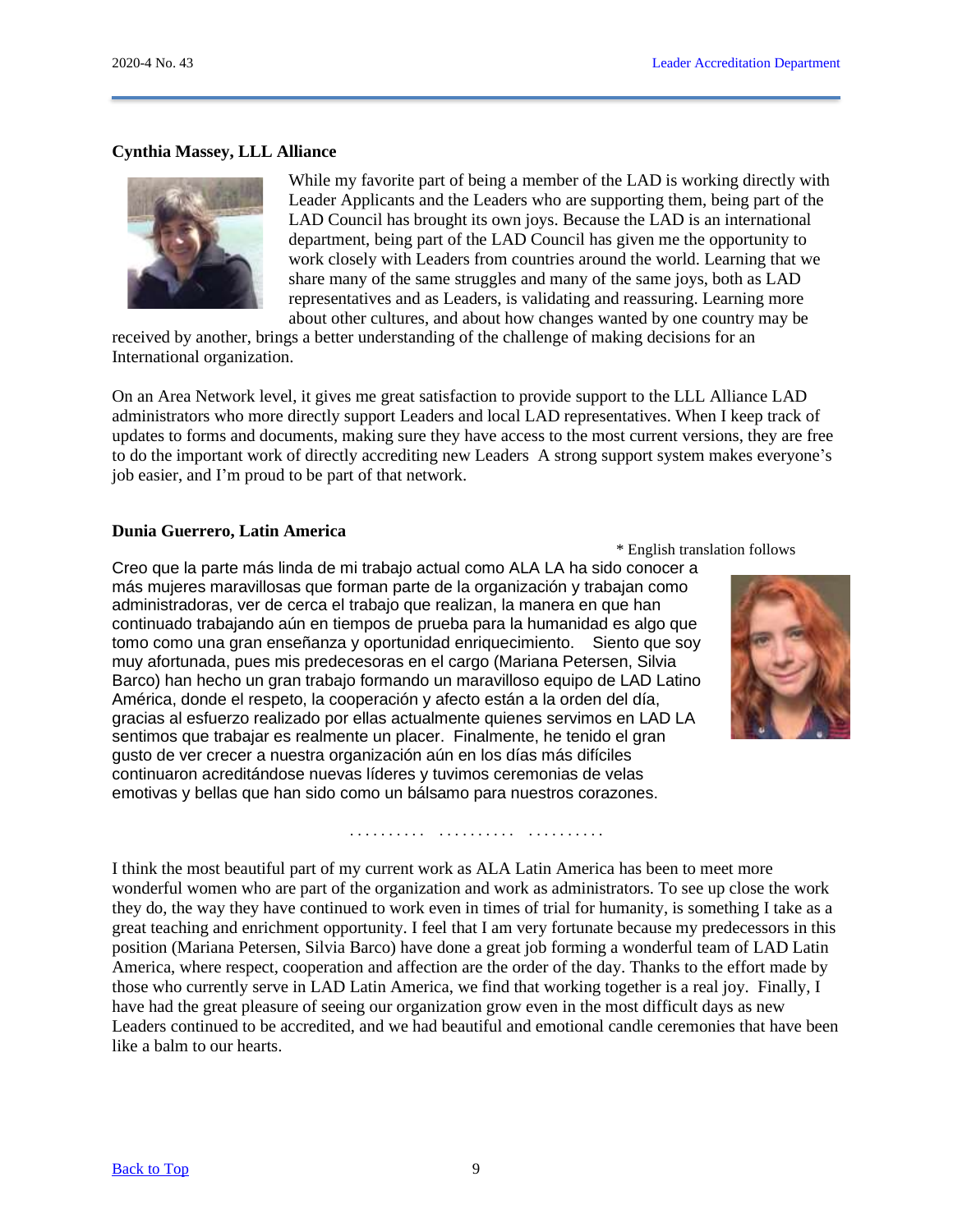

Absentees



Cindy Garrison



Clare Davidson with her baby, Penelope

From 2019 LAD Council Meeting in Panama From left: Karin Ali, Alison Stanton, Tiziana de Meo (front), Mariana Petersen (back), Toshi Jolliffe (lying), Juliet Matthee (back), Roberta Samec (middle), Linda Wieser, Lori Bryan (back), Laurence Kher, Linda King Gaboriaud



#### **LAD** International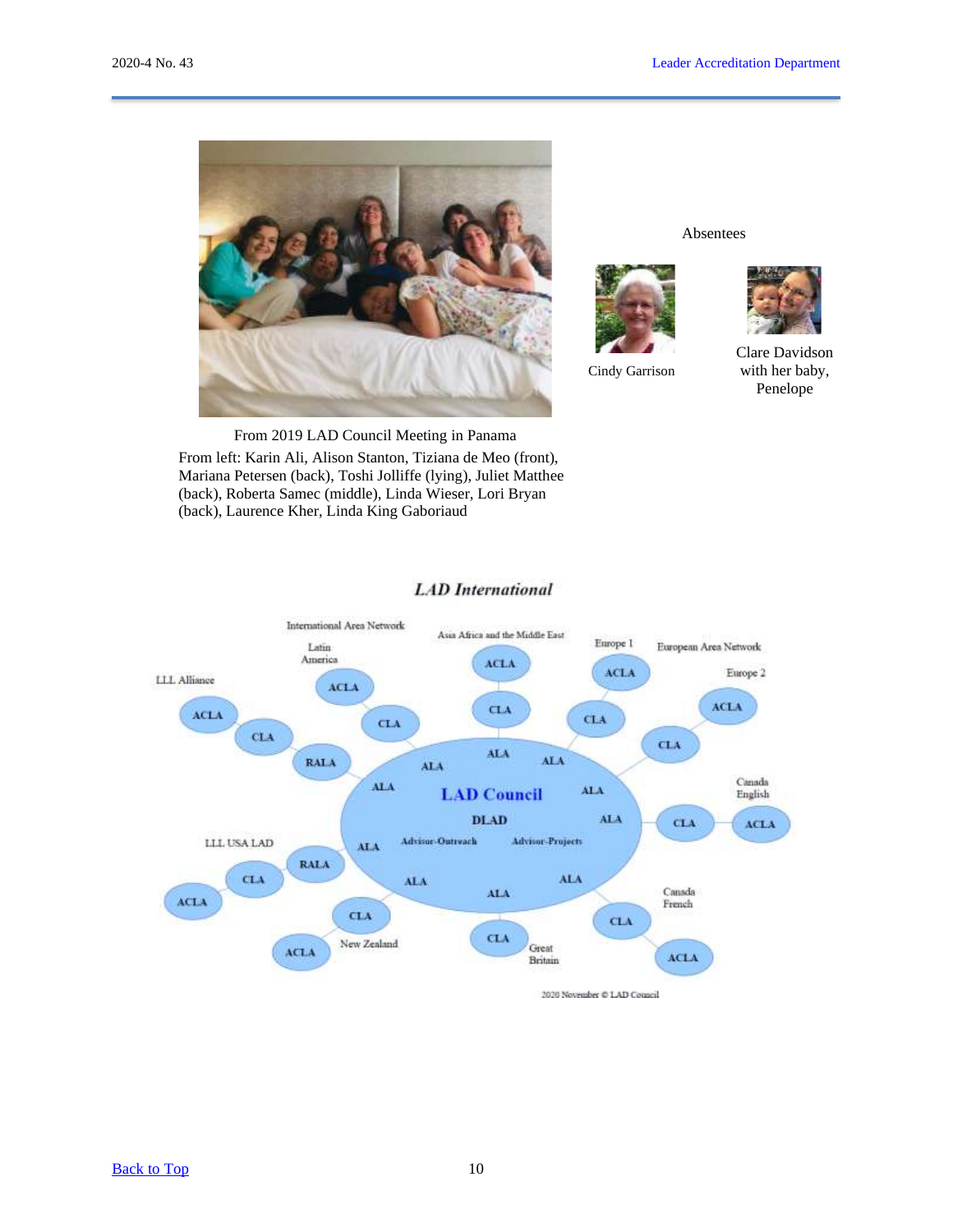# <span id="page-10-0"></span>**Writing with Respect**

*Juanita Watt, White Rock, New Mexico, USA* Adapted from *Leader Today*, January 2016

Respect. This word is used frequently in La Leche League (LLL). As Leaders we respect the mothers and parents we help, as well as Leader Applicants and co-Leaders, as individuals and as adults responsible for making their own decisions. The language we choose—both written and spoken—is one way to show our respect. Here are some examples:

## **Possessive verbs, phrases, and pronouns**

Language that implies mothers or other adults are our possessions can come across as condescending. On the other hand, entities used as possessives seem to indicate only affiliation. Here are some ideas for avoiding using possessive language with other adults:

- Janet is working with a Leader Applicant. (Instead of "Janet has a Leader Applicant.")
- The Group has five members. There are five members in the Group. (Instead of "We have five members.")
- We support the Leader Applicants in the Group. We support the Group's Leader Applicants. (Instead of "We support our Leader Applicants.")
- I have sent *LADders* to the ACLAs in my Area. (Instead of "I have sent *LADders* to my ACLAs.")

## **Words and phrases usually associated with children, animals, and objects**

When used to refer to adults, certain terms may come across as condescending or manipulative. For example, "grow," "nurture," "groom," "train," "generate," "locate," and "prepare" are commonly used with children, animals, or objects. Children and plants "grow" or need "nurturing." We "groom" or "train" our pets, "generate" electricity, "locate" our car keys, and "prepare" dinner. When referring to mothers or Leader Applicants, how about using these words?

- help
- encourage
- assist
- work with
- support
- inspire
- interest
- invite
- attract
- mentor

Another example: "Last week we met with Stephanie, a Leader Applicant in the Group, to discuss the *Checklist* and other pertinent items to **help her prepare** for leadership." This wording indicates Stephanie is the one doing the preparing. Saying "we prepare Leader Applicants for leadership" can sound like the Leader or ACLA is in charge of the application.

Avoiding the word "process" with "application" and "accreditation" reflects the Leader Accreditation Department's goal to help each individual Leader Applicant design the application to meet the Applicant's needs. Often just "application" or "accreditation" is enough, or try "accreditation journey," "application period," "application time," or "accreditation procedures."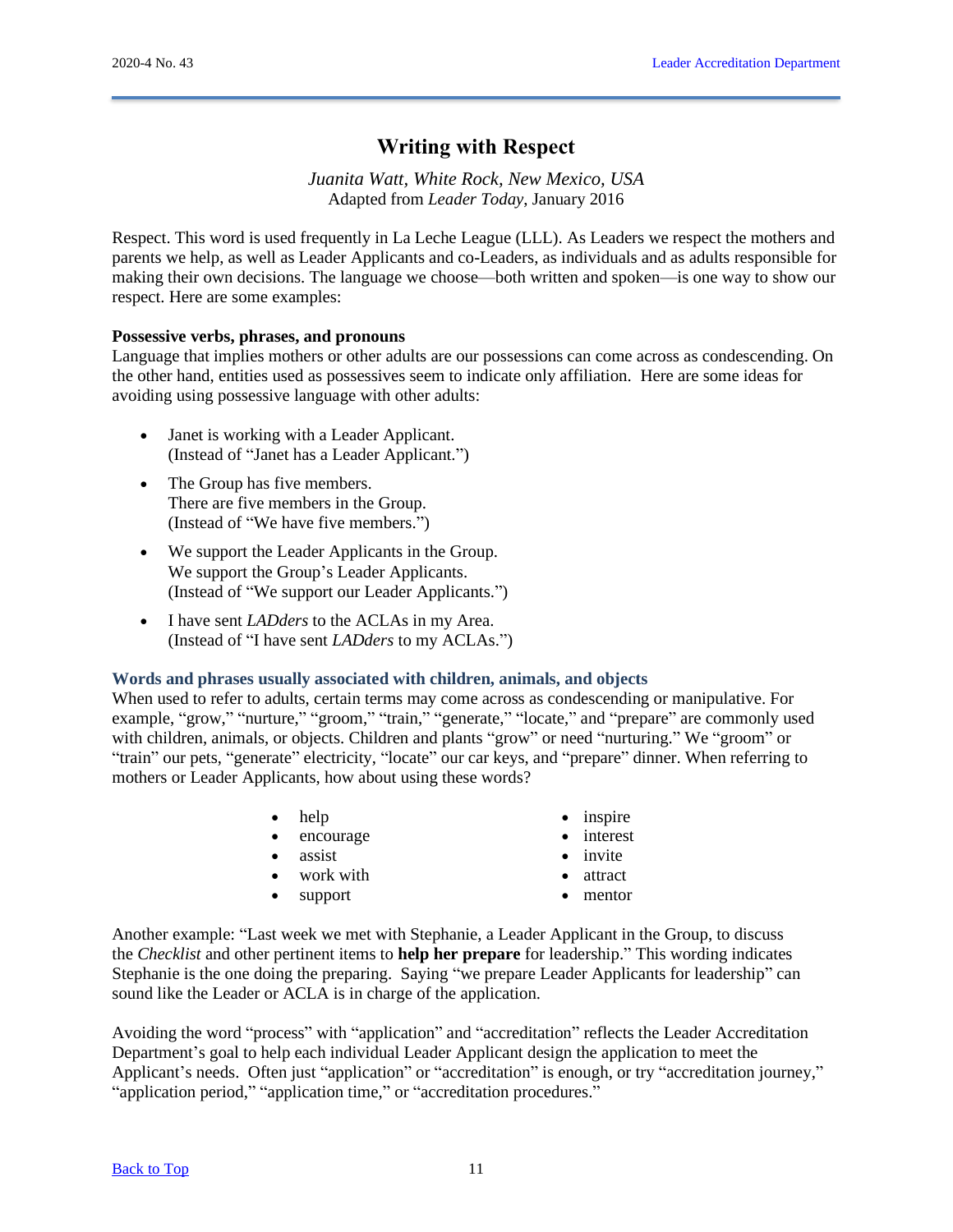"Which" and "that" are generally used with animals and objects and can sound condescending when used with people: "mothers and parents that attend LLL meetings." Using "who" and "whom" with people shows our respect: "Mothers and parents who attend LLL meetings share encouragement and support."

Sensitivity to a word's context helps when using analogies and metaphors. Although these can add excitement and imagery to our writing, we need to be aware of whether we are personifying objects or "objectifying" people.

For example, "LLL Series Meetings can help the participants grow" sounds condescending because it compares people to a growing plant (or child). However, "LLL Series Meetings can help the participants' confidence grow" avoids this because "grow" is used to describe the participants' confidence, not the participants themselves.

## **Language that sounds controlling**

Words like "advise," "counsel," "teach," "educate," "guide," "warn," "should," and "must" can come across as controlling because they imply that a Leader is responsible for mothers or their decisions. Here are some alternatives that reflect a peer relationship between adults:

| $\bullet$ suggest   | inform |
|---------------------|--------|
| $\bullet$ encourage | offer  |
| $\bullet$ help      | can    |
| $\bullet$ support   | might  |

For example, "Leaders can encourage mothers to consult their baby's doctor if they have concerns about . . ." Using "encourage" (instead of "advise" or "counsel") keeps the responsibility and decision to consult the doctor with the mother.

Some sentence structures can sound controlling or imply that a suggestion will work for everyone. For example, "Nurse every two hours" and "Nursing more often will build your supply" can come across as advice or a "guarantee" of results. "Many mothers have found that nursing every two hours . . ." and "Nursing more often might help to build up your supply" are more open-ended and leave the decision up to the mother.

When we do need to state an expectation or requirement directly, using simple present tense or adding a reason and "please" to a request for action sounds more polite and respectful and less like an "order." For example, "Leaders offer information and options, not advice" or "To help avoid delays, please sign and send in the Statement of Commitment promptly."

The language used in spoken conversations and in our letters, emails, and other written material is a powerful way of communicating respect. I hope these ideas inspire you to continue to express your thoughts vividly and creatively and in ways that respect each individual.

Editor's note: Juanita originally wrote this article in 1992 for US Western Division *Connections* #39, and adapted it for *LAD Lifeline* 2002 Issue 3*, LADders* 2015-3 No. 22, and *Leader Today* January 2016. It was also adapted and translated into Japanese for LLL Japan's *Area Leaders' Letter* 2004 No. 5.

*Juanita Watt is a Leader in White Rock, New Mexico, USA, and enjoys helping with* LADders *as a reviewer and proofreader. She and her husband Bob have two daughters, two sons-in-law, and two granddaughters.*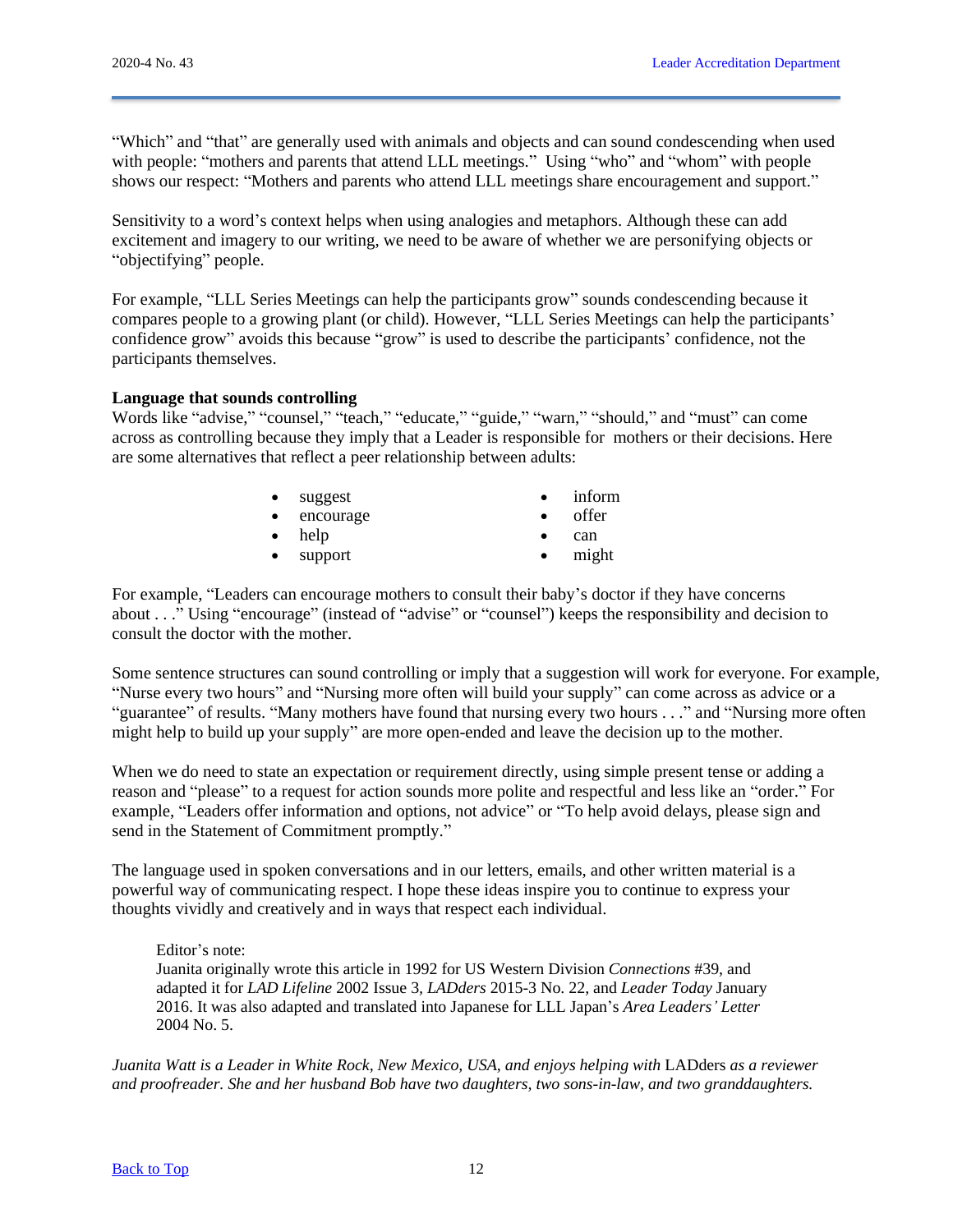# Call for Donations!

<span id="page-12-0"></span>The Karin Gausman Leader Accreditation Fund (KGF) helps Leader Applicants with their LAD-related fees and LAD representatives worldwide with their education and enrichment opportunities. During this year there have been funding requests from those who face financial challenges because of the pandemic. The LAD Council will appreciate your donations to <https://www.llli.org/support-us/karin-gausman-fund/> so that we can keep promoting and supporting Leader accreditation worldwide.

We are pleased to share articles by Jim Gausman, Karin's husband, and Elena Gvozdeykova, LAD representative in Bulgaria.

# <span id="page-12-1"></span>**My Dear Karin**

*Jim Gausman* Loveland, Colorado, USA

Toshi Jolliffe asked me to share a few words about life as the spouse of a LAD Director. Karin worked with Toshi for years in the LAD.



Karin Gausman 1946-2016

Karin was involved with LLL when I met her. She was the mother of two children at the time, one 13 and one 10. We had another after a brief courtship and marriage. The most important thing in Karin's life was always her children. Her devotion to them and to our grandchildren was absolute and was always the guiding star for our family. I cannot honestly recommend one of her adages, which is that grandma's house is where the grandkids can do whatever they want. I'm still paying for that one.

After our son was born, Karin renewed her interest in LLL and began going to meetings. She was accredited and immediately expanded her participation by providing assistance in several departments, which I no longer remember the names of but know they involved public relations,

conference preparation, and all the things Leaders do. As her responsibilities grew, she became much more involved in management and leadership, with a deep understanding of LLL's beliefs and philosophy. In Colorado, USA, we were part of the United States Western Division, which included at the time California and several other states with lots of Groups and Leaders.

Eventually, she became involved in the LAD, which, much to her chagrin, became the place where she was able to achieve great things. I doubt Karin would consider this a compliment, but she was the greatest administrator and manager I've ever met. She was capable of corresponding with multiple Applicants on a regular basis, maintaining a schedule, and contributing to the department during some very tough times. At one point, after two other administrators resigned, she had over 100 active applications. Over her term, she accumulated 100,000 pieces of correspondence, all properly filed and organized. I came to realize over time that her humility was completely honest. She never knew for a moment what a rare and magnificent person she was.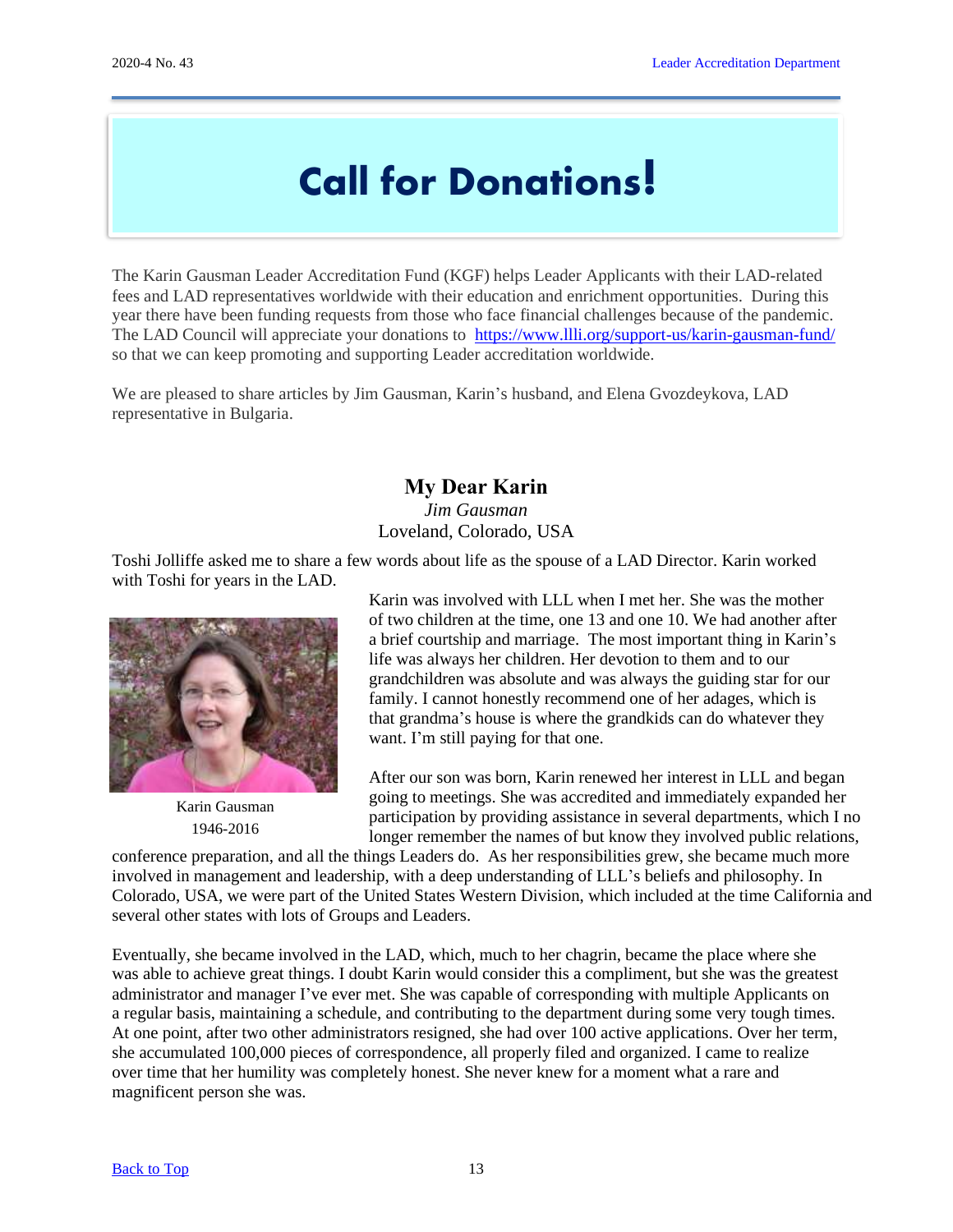Karin was an absolutist when it came to applications. She viewed it as her job to see that the basic criteria and requirements for leadership were maintained, even in the face of extreme pressure. In every management job we're forced into places where we either have to stand firm or cave in. To the best of my knowledge, Karin never caved. Sure, she did her job without fear or favor.

Leaders everywhere can appreciate the two things she had taped to the top of her computer monitor:

"A Leader needs to be strong and confident, also kind, supportive and caring."

"Is it necessary? Is it truthful? Is it kind?" \*

Karin passed away on April 21, 2016 at the age of 69.

*\* Editor's note: These three questions are now included in* LAD Manual*, page 34, "2.11.2 Confrontational Dialogue."*

# <span id="page-13-0"></span>**Thank You to the KGF!**

*Елена Гвоздейкова /Elena Gvozdeykova*

Сливен/Sliven, България/Bulgaria

\* English translation follows.

Казвам се Елена Гвоздейкова. Аз съм съкоординатор на акредитацията на лидери за Бъдещите области в Европа (FAiE). Научих за Фонда за акредитация на лидери Карин Гаусман (KGF) в началото на 2018 година. Причината бе Европейския мениджмънт симпозиум на Ла Лече Лига (EMS) в Берлин, Германия през 2018 година. Това е конференция за ЛЛЛ администратори и ЛЛЛ лидери, имащи интерес към административна работа. Симпозиумът е за мениджмънт и подкрепа, а не за кърмене и майчинство. Да учим е главната цел и се подготвят интересни сесии от всеки един департамент: Лидери, Акредитация на лидери, Професионални връзки, Публикации, Връзки с обществеността, Комуникационни умения, Администрация и Финанси. От първият ми EMS през 2010 година, дълбоко оценявам всяка една възможност да участвам в това събитие. Това е страхотна възможност да учиш, да получаваш информация и подкрепа, да обменяш идеи, да срещаш различни хора и да почувстваш духа на Ла Лече Лига. Това е "най-лесно" достъпното събитие, поради това, че живея в България, Европа. За съжаление таксата за участие в симпозиума както и самолетните билети и такси, не бяха достотъчно евтини за мен. Чудех се дали бих могла да участвам в EMS при тези условия, и тогава Margaret McGuigan - подкрепящата ми личност от LAD в този момент, ми писа за KGF. Не бях чувала за него преди.

Научих, че Фондът за акредитация на лидери е създаден в памет на Карин Гаусман, за да изрази дълбоката признателност на Лидери и Администратори от LLL за това, че е помогнала на кандидатите за лидерство и на Департамента за акредитация на лидери по целия свят давайки им възможности за образование и обогатяване. Бях впечатлен от работата и подкрепата на Карин Гаусман на LLL лидерите, борещи се с рака, преди тя да умре през 2016 г. от същото заболяване. Чудесно е, че нейните съмишленици Лидери са създали този фонд и са запазили спомена за нея, жив.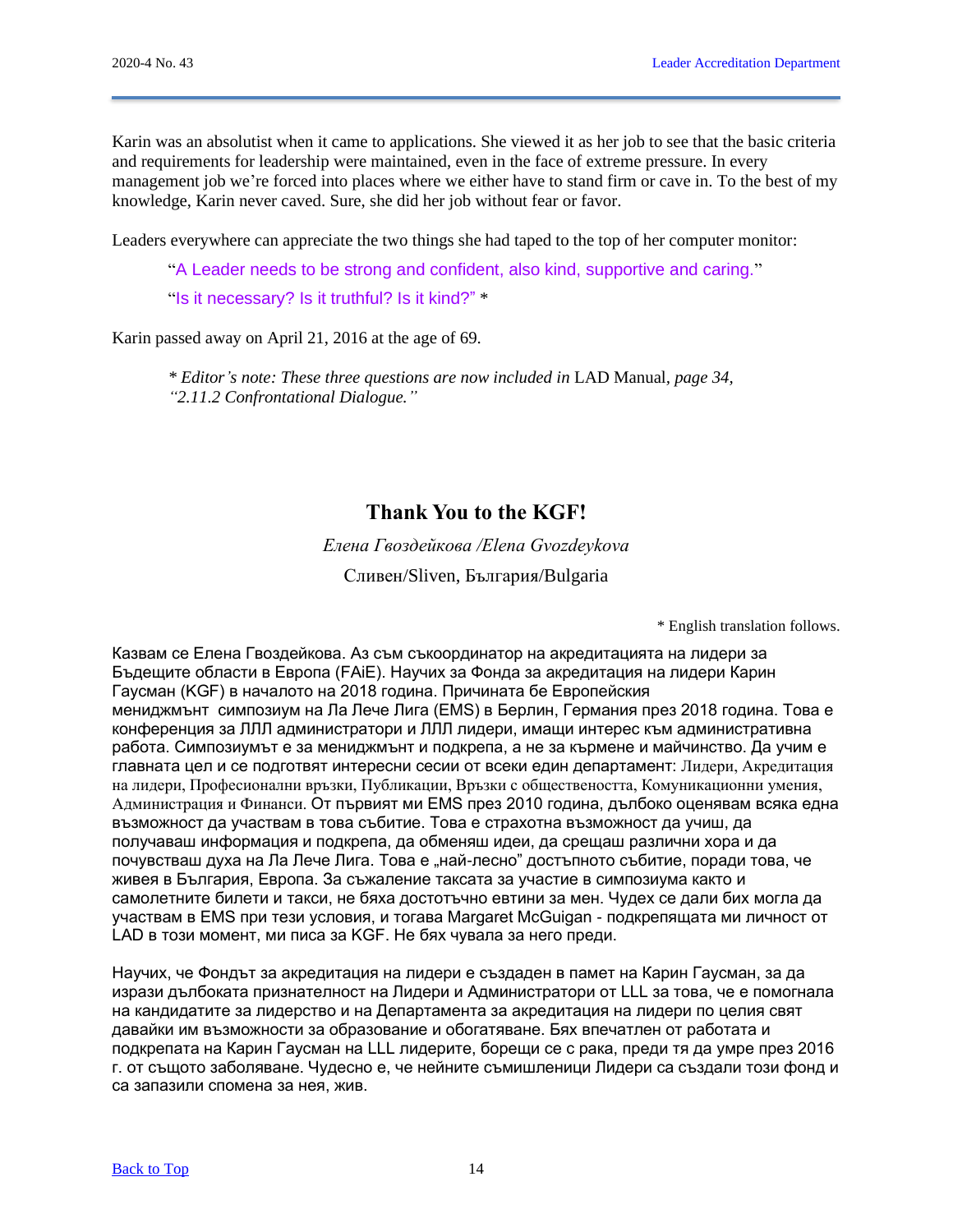Тоши Джолиф току-що беше поела позицията координатор на фонда Карин Гаусман. Тя и Маргарет ми помогнаха и KGF покриха изцяло таксата ми за регистрация и самолетен билет. Това ми даде възможност да участвам в EMS 2018 и да посетя всички LAD сесии както и някои сесии на другите департаменти. Всяка сесия си заслужаваше. LLL и Кодексът на СЗО, Приобщаващ език, Кандидатстването, Нуждите на бебето, Подпомагане на кандидатите да се подготвят за водене на LLL срещи, Среща на CLA в Европа , Участието на LLL в Инициативата болници приятели на бебето и други. Много информация. Много идеи. Много неща, които да споделим с другите български LLL лидери, които не успяха да участват в EMS.

След EMS преведох материали за сесията "Кандидатстване" и организирах уебинари за споделяне с други български LLL лидери и кандидати. Обсъждахме ги също и чрез имейли и чатове. Имаме и няколко срещи, на които обсъждахме сесиите, които успяхме да посетим.

. . . . . . . . . . . . . . . . . . . . . . . . . . . . . .

My name is Elena Gvozdeykova. I'm an ACLA for Future Areas in Europe (FAiE). I learnt about the Karin Gausman Leader Accreditation Fund (KGF) in 2018. The reason was the LLL European Management Symposium (EMS) in Berlin, Germany, 2018. This symposium is about managing and supporting, not about breastfeeding or mothering. Learning is the first aim, and interesting sessions are prepared for each department: Leader, Leader Accreditation, Professional Liaison, Publications, Public Relations, Communication Skills, Administration and Finance.

Since attending my first EMS in 2010, I appreciate every opportunity to join this event. It's a great way to learn, to receive information and support, to exchange ideas, to meet people and to feel the spirit of LLL. It's the only event that is "easy" to access because I'm living in Bulgaria, Europe. Unfortunately, the registration fee and airfare that were the lowest possible were not low enough for me. I was wondering if I would be able to come and then Margaret McGuigan, my LAD support person at that time, wrote me about the KGF. I had not heard about it before.

I learned that this Leader accreditation fund has been set up in memory of Karin Gausman to express LLL Leaders' and administrators' deep gratitude to her for helping Leader Applicants and LAD representatives worldwide. I was impressed with Karin's work and support to LLL Leaders who were suffering from cancer before she passed away in 2016 from the same illness. It's great that her fellow Leaders created a fund to keep her memory alive.

Toshi Jolliffe, LAD Council Advisor Projects, has just taken over the position of the Karin Gausman Leader Accreditation Fund Coordinator. In 2018 she and Margaret helped me and the KGF covered fully my registration fee and airfare. That gave me the opportunity to participate in EMS 2018 and to visit not only all LAD sessions with many interesting topics but also sessions of other departments. Every session was worth attending: "LLL and the WHO-Code," "Inclusive Language," "The Application," "The Needs of the Baby," "Helping Applicants Prepare for Leading LLL Meetings," "European CLA Meeting," "LLL's Involvement with the Baby Friendly Hospital Initiative," and more. Lots of information and lots of ideas! Lots of things to share with other Bulgarian LLL Leaders, who couldn't come to EMS!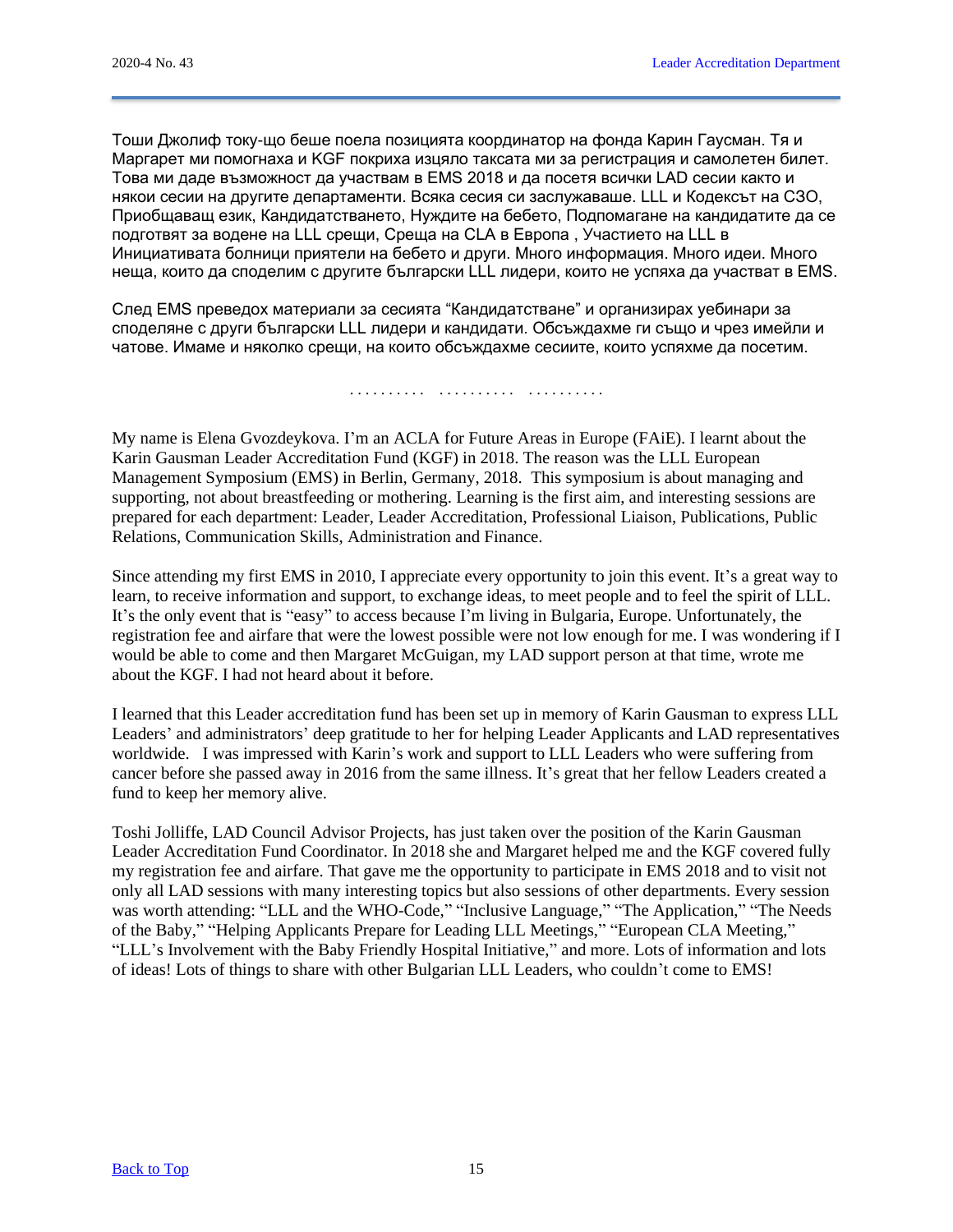

From the session "Helping Applicants Prepare for Leading LLL Meetings" at the 2018 EMS. Some participants are demonstrating a mock-Series Meeting for isolated Leaders. Elena is playing a role of a "noisy baby" on the floor facing towards the camera.

After the EMS, I translated materials about the session "The Application" and organized webinars to share with other Bulgarian LLL Leaders and Applicants. We continued our discussion via emails and chats. We also had a few meetings where we discussed the sessions that we were able to visit.

*Elena Gvozdeykova lives in Sliven, Bulgaria, with her partner, Ivan, and their daughter, Stanimira. She will be 13 years old in a few weeks. Elena is an IT (information technology) specialist and has been working from home in the last seven years. She is also a climbing instructor, a speleologist who explores and studies caves, a trail runner and started to practice sport orienteering because of her daughter. She likes to spend her free time in nature or travelling with her family and friends. Elena was accredited as a La Leche League Leader in 2010 and became the second Bulgarian LLL Leader after Tania Ruseva. Lesley Robinson of LAD Canada worked with her during her application. Lesley inspired Elena to become part of the Leader Accreditation Department and worked with her on her LAD orientation. Since 2014 Elena has been part of the LAD.*

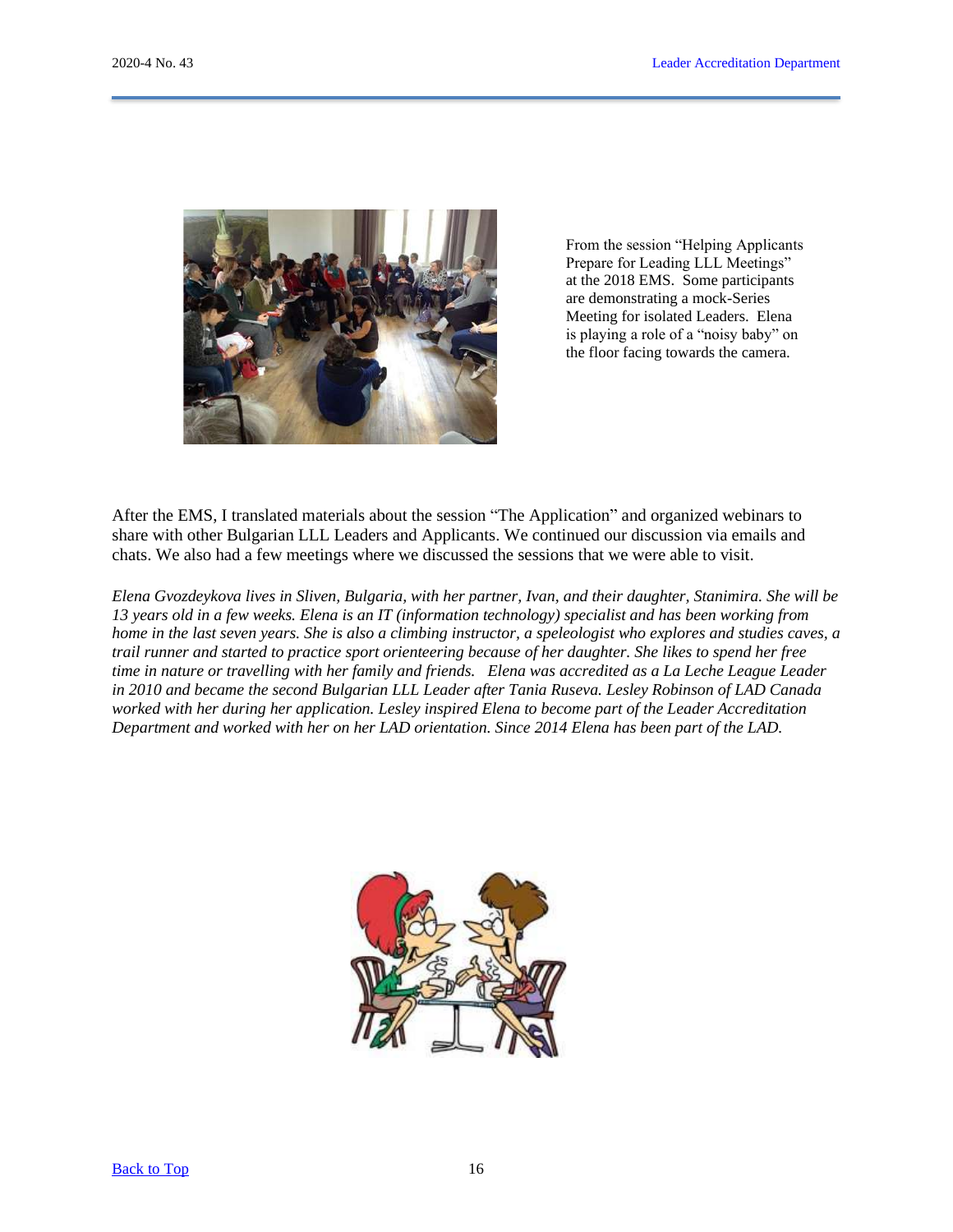<span id="page-16-0"></span>

1952 - 2020



We mourn the loss of Dee Russell, LLL Leader from New York, USA, and longtime LAD representative. Dee was a trailblazer when ACLAs-at-Large first began working with Leader Applicants from around the world. Her tireless efforts helped La Leche League grow in countries with few Leaders and no LAD support, in addition to helping out with overburdened LAD representatives well beyond her own local Area. Dee loved attending LLL events such as LLL Alliance Team meetings, conferences and Leader Development Seminars. She brought joy, happiness, and a true sense of sisterhood to all those around her.

We wish Dee's family peace as they move forward, holding her in their hearts.

Please consider making a donation to the Karin Gausman Leader Accreditation Fund in memory of Dee: <https://www.llli.org/support-us/karin-gausman-fund/>When you make the donation, please indicate that it's in Dee's memory. Her family will be notified of your donations.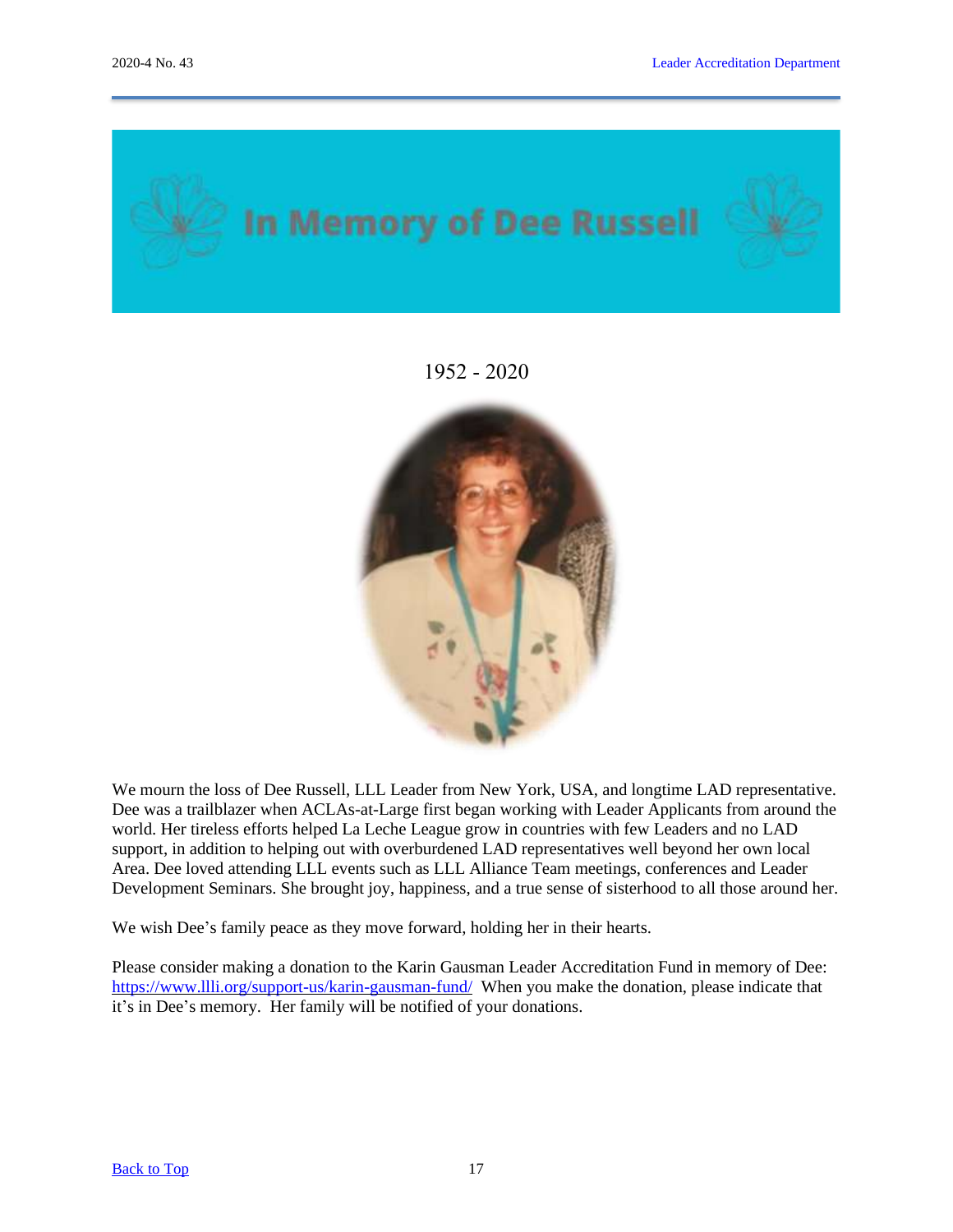

<span id="page-17-0"></span>Here is a question from a Leader, written to the CLA, about a potential Applicant. Thank you to the LAD representatives who submitted their responses. There is no single right answer. Sharing possible approaches can help us consider how we might choose to respond.

Dear Carina CLA,

How can we make sure that a potential Applicant meets the prerequisites to applying for leadership if Series Meetings are suspended and only taking place online?

Lucy Leader



Dear Lucy Leader,

I understand the challenges you are currently facing not being able to have a potential Applicant attend inperson meetings. Please keep in mind that the purpose of attending meetings is two-fold. First, attending meetings allows the potential Applicant to get a feel for the "flavor" of your meetings, and LLL meetings overall. Second, attending meetings shows dedication to LLL, and shows you, the Leader, that if this person becomes an Applicant and later a Leader, they would reliably attend meetings and dedicate themselves to the LLL mission.

Yes, meetings look different right now; however, if they are taking place online a potential Applicant still has the opportunity to "attend" meetings and fulfill this requirement. I would suggest that you encourage potential Applicants to attend your online meetings if they aren't currently attending. Also, be reassured that online meetings can still fulfill the requirement for meeting attendance. Further, online meetings may become a new norm for LLL even when face-to-face meetings resume, considering some of the positive feedback we've received, so having experience using an online platform can be beneficial.

Yours, Carina CLA

Rebecca Renegar Tennessee, USA

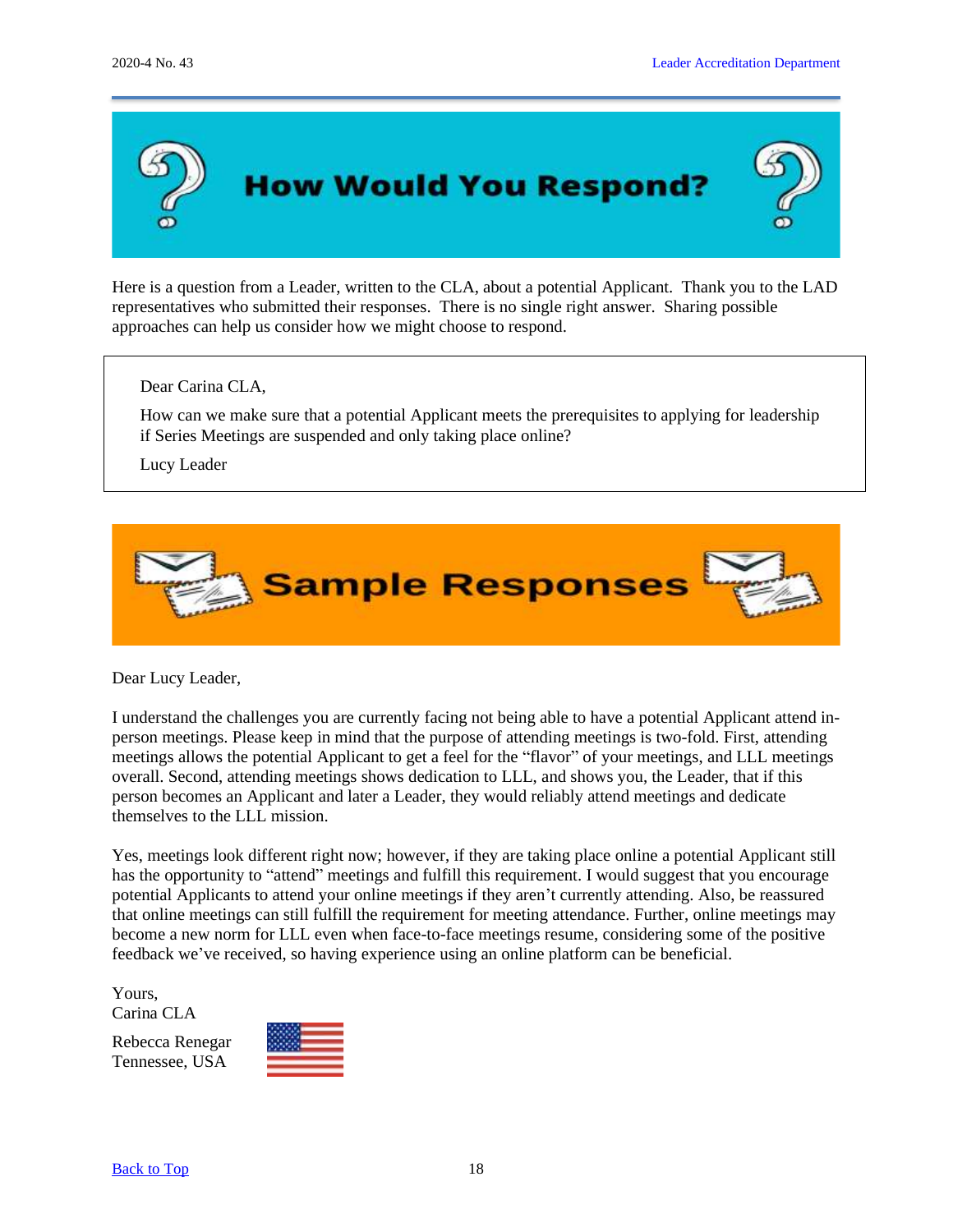Dear Lucy Leader,

Moving to online platforms takes away some of the nonverbal cues and the organic interactions we are used to when we share physical space. At the same time, virtual meetings often give us a chance to see parents and children at home in their "natural habitat." You may notice that parents have set up a nursing nest, see they can juggle the needs of children of different ages (including older ones who may not usually attend in-person Series Meetings), or watch them breastfeed in their most comfortable chair (or bed!). All of these are great examples of mothering through breastfeeding, loving guidance, and meeting a child's need for their presence.

It can also be easier to talk with a potential Applicant (and later to meet with an Applicant) when neither of you has to leave home or bring your children to an unfamiliar environment.

Warmly, Carina CLA

JoAnne Elder-Gomes, New Brunswick, Canada



Dear Lucy Leader,

Online meetings are new to many of us, and it's understandable that you're wondering about how this will impact your ability to get to know parents interested in leadership. We can only see where a camera is pointed, after all!

~~~~~~~~~~~~~~~~~~~~~~~~~~~~~~~~~~~~~~~~~~~~~~~~~~~~~

Since switching to online meetings, my co-Leaders and I have recommended three Applicants, one of whom had also attended in-person meetings. A few observations:

- It's still possible to see how parents interact with their children. At an in-person meeting, many people opt to leave their older children at home, so online meetings actually give us more insight in some cases.
- It's also just as easy to observe how parents interested in leadership interact with other meeting attendees. When our meetings get large, we often do breakout groups, allowing everybody more time to talk.
- It's often easier to talk with potential Applicants after online meetings. I end the meeting for everyone, and then the interested parents log back on to ask questions and chat about meeting highlights. This was often much more challenging in person when we had any number of parents and their little ones lingering.

Regular meeting attendance may be easier for some people when it's online. People can access our meetings no matter where they live. Traffic and bad weather no longer stop anyone, either!

As with all pre-application work, Leaders can take their time talking with people interested in leadership and make sure they feel confident in recommending them.

Warmly, Carina CLA

Sarah Quigley California, USA

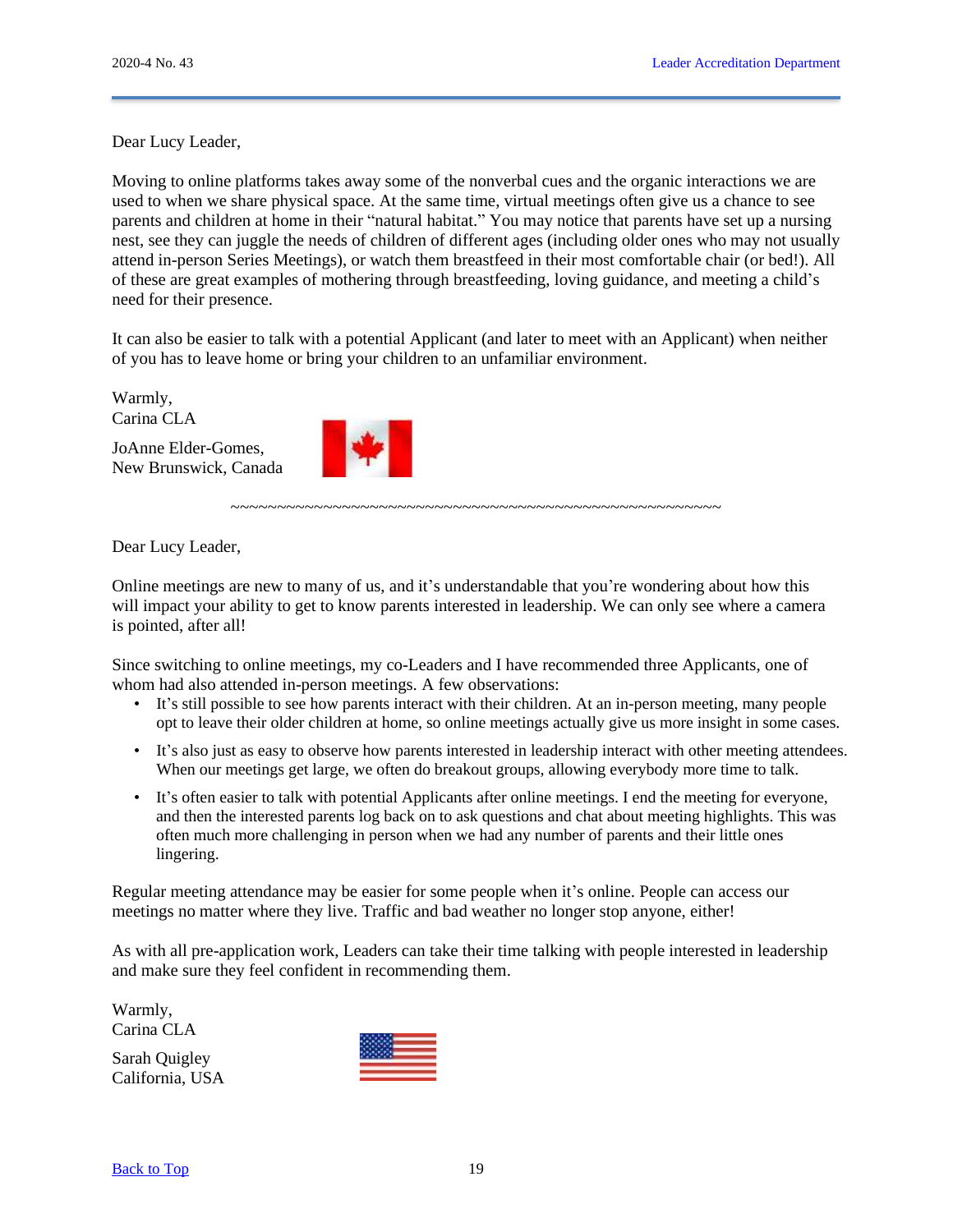Скъпа Люси Лидер, \* English translation follows

За съжаление Covid-19 засегна живота ни по много начини. Предполагам не ти е лесно в настоящата ситуация. Онлайн срещите не са точно това, което повечето от нас предпочитат и с което сме свикнали, но е възможност да продължим да предоставяме информация и подкрепа на семействата по целия свят.

Когато провеждаме онлайн срещите, всяка майка има възможност да се включи. Използването на камери по време на самата среща, ни позволява да видим майката в една по-естествена за нея среда. Да видим как тя общува с бебето си и евентуално, ако има по-големи деца – и с тях. Наред с тези срещи, биха могли да се провеждат и разговори онлайн, в които да се обсъждат предварителните изисквания за лидерство. Тези диалози биха ни помогнали да разберем по-добре дали потенциалния Кандидат отговаря на изискванията. Във всеки един разговор, можем да обсъждаме в детайли всяко едно изискване, докато бъдем убедени, че потенциалния кандидат отговаря на него.

Надявам се отговорът ми да ти е от полза.

С най-добри пожелания, Елена, Сливен, България

Dear Lucy Leader,

Unfortunately, COVID-19 has affected our lives in many ways. I guess it's not easy for you in the current situation. Online meetings are not exactly what most of us prefer and are used to, but they are an opportunity to continue to provide information and support to breastfeeding families around the world.

….. ….. ….. ….. …..

When we conduct online meetings, every mother has the opportunity to get involved. The use of cameras during the meeting itself allows us to see the mother in a more natural environment for her. We could see how she communicates with her baby and eventually, if she has older children, with them. In addition to these meetings, online conversations could be held to discuss prerequisites for leadership. These dialogues would help us better understand whether the potential Applicant meets the prerequisites. In each conversation, we can discuss each prerequisite in detail until we are convinced that the potential Applicant meets it.

I hope you find my answer useful.

WarmLLLy, Carina CLA

Elena Gvozdeykova Sliven, Bulgaria

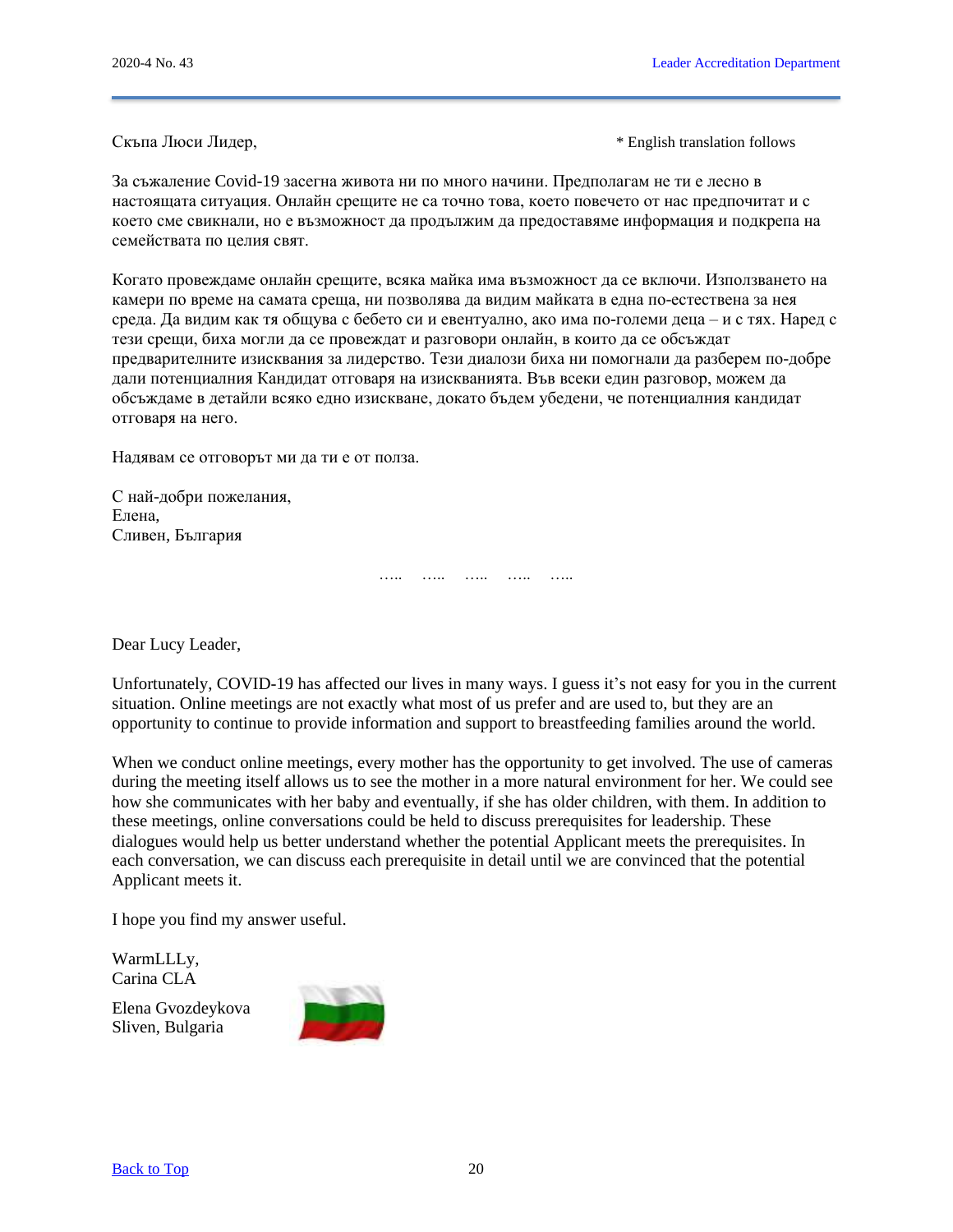Dear Lucy Leader,

This has been a challenging time, hasn't it? And you wisely recognize that it is as important to see how a mother relates to her child and to others at a meeting, as it is to be aware of her knowledge about breastfeeding.

In online meetings, it might be helpful to include a line in your invitation to the meeting that all children are welcome. You might also encourage participants to have snacks and drinks on hand. Another idea is to build the conversation around how the topic relates to the child and ask mothers to share an example from their own experience or to illustrate it through the camera. In online meetings it can still be possible to observe mothers demonstrating ways to nurse in public. I know of a mother who showed how she pumped hands-free at work while she was also attending an online meeting. If you have someone in mind as a potential Applicant, you could ask if she would be willing to prepare to be an example of whatever situation you would like discussed and/or demonstrated.

Online meetings themselves present their own challenges to mothers. That can be a topic of discussion itself—how to balance tending to your child's needs while also participating in the call. In-person meetings allow you to see more body language. For online meetings, you can remind mothers that their baby's/toddler's needs come first and be observant of the verbal and nonverbal ways the mothers respond to the needs of their children during the call.

Some Groups use the time right after the meeting to have a quick evaluation meeting. You could invite mothers who might be interested in applying for leadership. This can give the Leaders a chance to ask the mothers questions about what they observed, how they felt about the discussion, what suggestions might have helped other mothers manage juggling the computer and their child/ren's needs. That would offer another opportunity to see how the prerequisites are shown in the responses and the nonverbal body language and actions.

Lucy, please feel free to check in with me again if you still have questions or concerns about this aspect of learning more about a mother you feel might be a good candidate for leadership while also dealing with the challenges a pandemic brings

Warmly, Carina CLA

Cindy Garrison, Pennsylvania, USA



Dear Lucy Leader,

Thank you so much for this question; it is so important at this time that we think creatively about how to still meet our basic responsibility of supporting parents to become Leaders. I admit I have found online meetings to still feel strange and unfamiliar, but I am so grateful to be able to offer them to families.

~~~~~~~~~~~~~~~~~~~~~~~~~~~~~~~~~~~~~~~~~~~~~~~~~~~~~

In terms of how to determine if a mother meets the prerequisites to applying for leadership in this online meeting time, some of the things I look for are still the same in many ways. I notice mothers who attend a full series, or many meetings. This tells me that they have the commitment needed and that they value what LLL has to offer families. I still look to see how they respond to their baby or child, to see if they demonstrate a commitment to gentle and responsive parenting, valuing the child's need for closeness as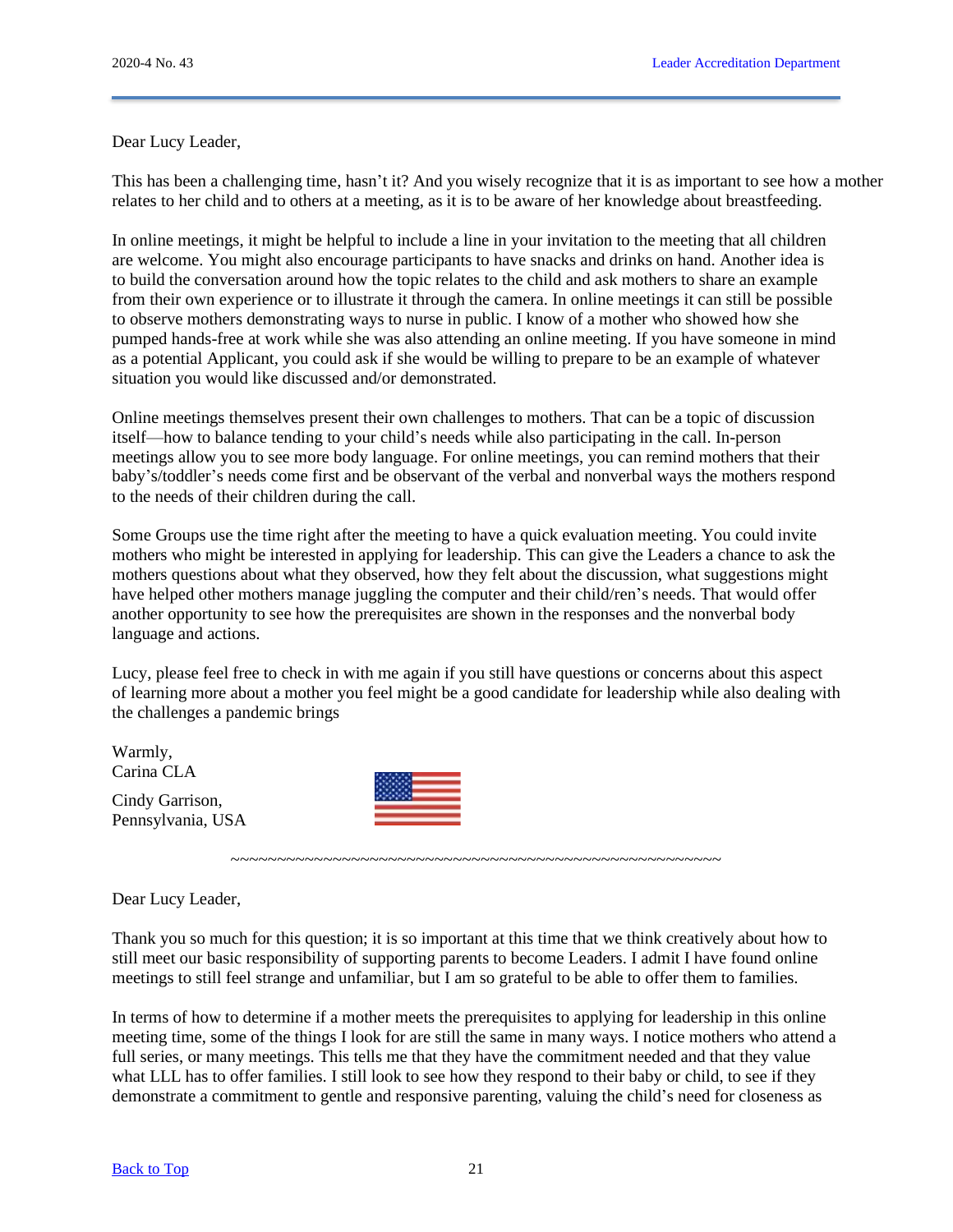well as nursing. I also look to see how they listen to other parents, for example, if they respond with empathy and understanding and if they offer information to attempt to help other parents find solutions to their problems.

It might be helpful, due to the lack of organic social time in online meetings, to mention the opportunity to become a Leader and help other parents. This may prompt a mother who is thinking about it to talk to you. It is also important to think through how to have pre-application dialogues. This might need to happen via an online video call or by phone, or maybe in your Area you can do that in person. As you know it is important to take the time you need during these chats for you and the interested parent to determine if this is the right fit for the interested parent.

One of the things I think about that reassures me is that mothers who have been attending virtual meetings and feel comfortable in that forum are such an asset to the organization at this time, as they bring a communication skill set, demonstrating empathy and connecting with other mothers via technology. This is something that some of us who are more experienced with face-to-face meetings are still needing to learn.

I hope these thoughts are helpful. I think finding Applicants is similar to other aspects of mothering and leading. Trust your instincts and reach out to your LAD department for support and guidance, if needed.

Sincerely, Carina CLA

Cynthia Mann Nova Scotia, Canada





Dear Angelina ALA,

I received a question from an ACLA and am not sure how to respond. The ACLA is working with an Applicant who, along with other techniques, weaned her toddler by rubbing something bitter on her breasts. The ACLA is wondering how this approach fits with the weaning concept and how the Applicant should discuss her weaning experience, if accredited.

I look forward to your thoughts on this.

Yours, Concepcion CLA

How would you respond? Send your ideas for a reply or an extract you would like to share with other LAD representatives to Linda Wieser, Contributing Editor, at: [wieser.linda@gmail.com](mailto:wieser.linda@gmail.com)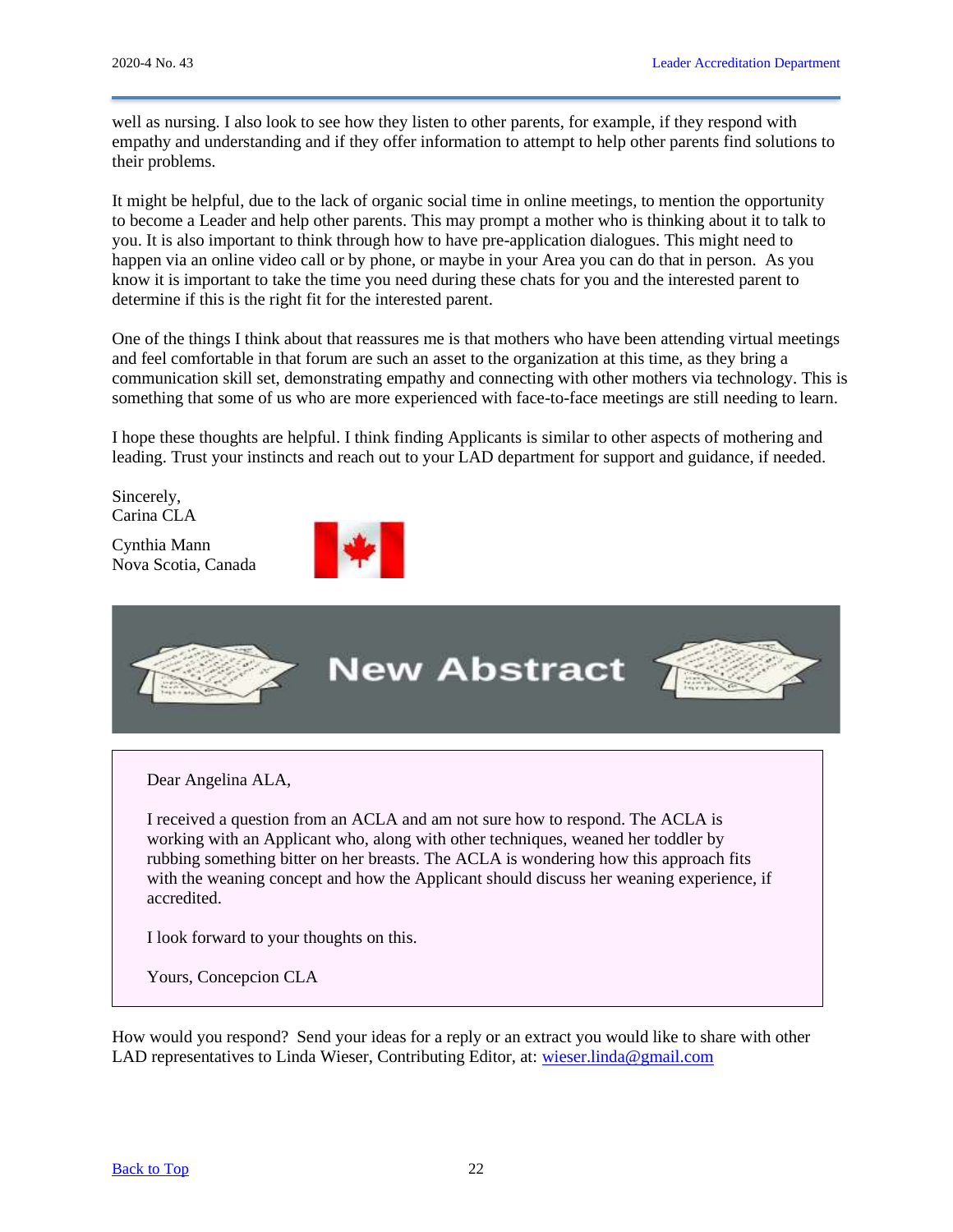

# <span id="page-22-0"></span>**New French LAD Page**

LAD Français on the LLLI website is available at: https://www.llli.org/lad-francais/

The following documents have been uploaded to two subpages:

# **Dossier de pré-candidature du Leader**

- Envie de devenir animatrice LLL (mars 2020)
- Explications des concepts (PSR) (juin 2020)
- Candidaure pour être animatrice (PSR) (septembre 2020)
- Avant la demande de formation: Un guide pour l'animatrice (février 2020)
- Recommandation de l'animatrice (octubre 2019)

#### **Ressources pour les demandes**

- Histoire Personnelle d'Allaitement et de Maternage (octobre 2019)
- Checklist des thèmes à aborder pour se préparer à être animatrice (octubre 2019)
- Lectures/apprentissages de base (octubre 2019)
- Exercises de mise en pratique, des questions d'aide et de la gestion du groupe (octubre 2019)
- Accouchement allaitement (septembre 2018)
- site LLI, L'Allaitement de A à Z (august 2018)
- Entraînement à l'écoute (octubre 2019)
- Exercice Melange Causes (2019)
- Exercise sur les préjugés (novembre 2020)

## **LAD Pages in Other Languages and Translations of LAD Documents**

If you would like to have a LAD page for resources in your language, please contact Linda Wieser at: wieser.linda@gmail.com She will create the page and upload the documents in your language. Linda is willing to create a computer-generated translation using DeepL Translator for any resources still needing translation. Some translators have found it easier to start with the computer-generated version than the original English version.

#### **Support Concept**

On first reading at the October 2020 meeting, the LLLI Board approved the wording for a revision of the Father Concept. The LLLI Board will review Leader comments on the new wording and vote again in January 2021 on this concept revision.

## New wording:

*Breastfeeding is enhanced by the loving support of the baby's father, a co-parent, a partner, and/or close family members who value the breastfeeding relationship.* (October 2020)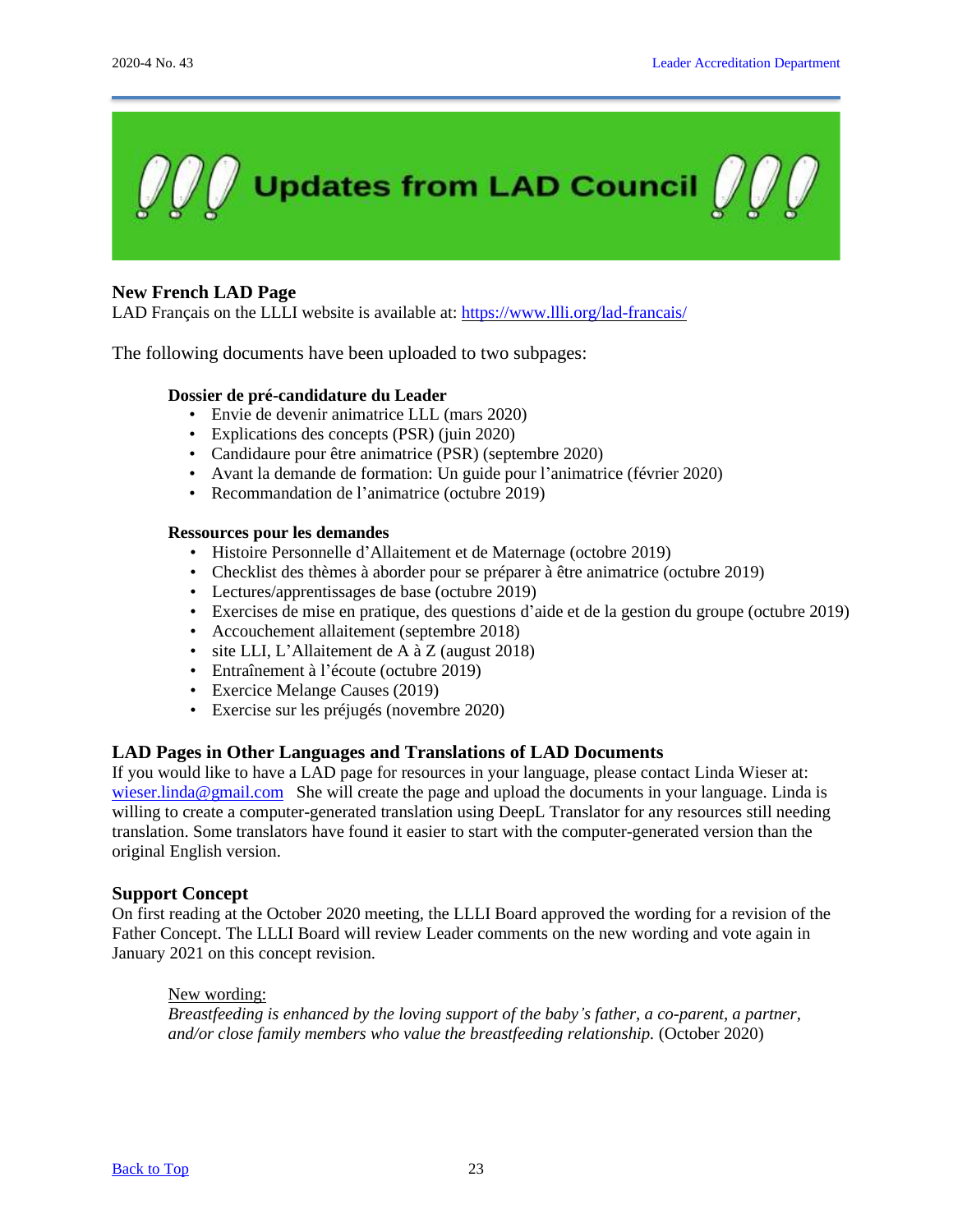# **Withdrawal of an Applicant in LLLI Database**

If an Applicant you are working with has been entered into the LLLI database, and that application is withdrawn, please notify Jana Allen [jana@llli.org](mailto:jana@llli.org) at the LLLI office.

## **New Bias Exercise (Nov 2020)**

The Bias Exercise has been revised. Please start using it with Leader Applicants, if available in your language. If you have not received a copy from your LAD support person, you can find it on the LLLI LAD pages: https://www.llli.org/leader-accreditation-department-lad/application-resources/ You will also want to make sure that the Area Leader Department is aware of this revision as it is recommended as an exercise for Leaders as well as Applicants. Consider co-presenting it with the Leader Department at your next Leader day or Area workshop.

# **Resources Added to the LAD Web Page**

Bias Exercise (Nov 2020) – Word and pdf versions



# <span id="page-23-1"></span>**Revised LAD Documents of the Year!**

#### <span id="page-23-0"></span>**February**

*Thinking about LLL Leadership? Pre-Application Guidelines for Leaders* Leader Recommendation form Applying for Leadership (PSR) Appendix 1 to *LADders*, *LLL Philosophy Notebook LLL Purpose, Mission and Philosophy*

**April** *INDEX Breastfeeding Info A to Z* LADI Chart

**May** *LAD Manual*

#### **July**

LARK (*Leader Applicant's Resource Kit*) Combined LARK*—Leader's Guide* Combined *Personal History of Breastfeeding and Mothering*

#### **August**

LLLI Statement of Commitment and Database Form "Helping Others Become Leaders," Chapter 4, *Leader's Handbook LAD Work: Is It for You?*

| <b>September</b> | Application form     |
|------------------|----------------------|
| <b>November</b>  | <b>Bias Exercise</b> |

# <span id="page-23-2"></span>**LADialogue Registration**

The LADialogue google group [llladialogue@group.io.com](mailto:llladialogue@group.io.com) is an excellent way to connect with LAD representatives all over the world. The members communicate in English and you can ask questions about Leader accreditation, share an enjoyable experience in your LAD work or request help with applications in your Area. If you are not a member of this group, please contact Janna O'Connell [janna1967@gmail.com](mailto:janna1967@gmail.com) to join. If you are a member and there is a new LAD representative in your Area, ask Janna to add the person. Please cancel the subscription when someone has retired from the LAD.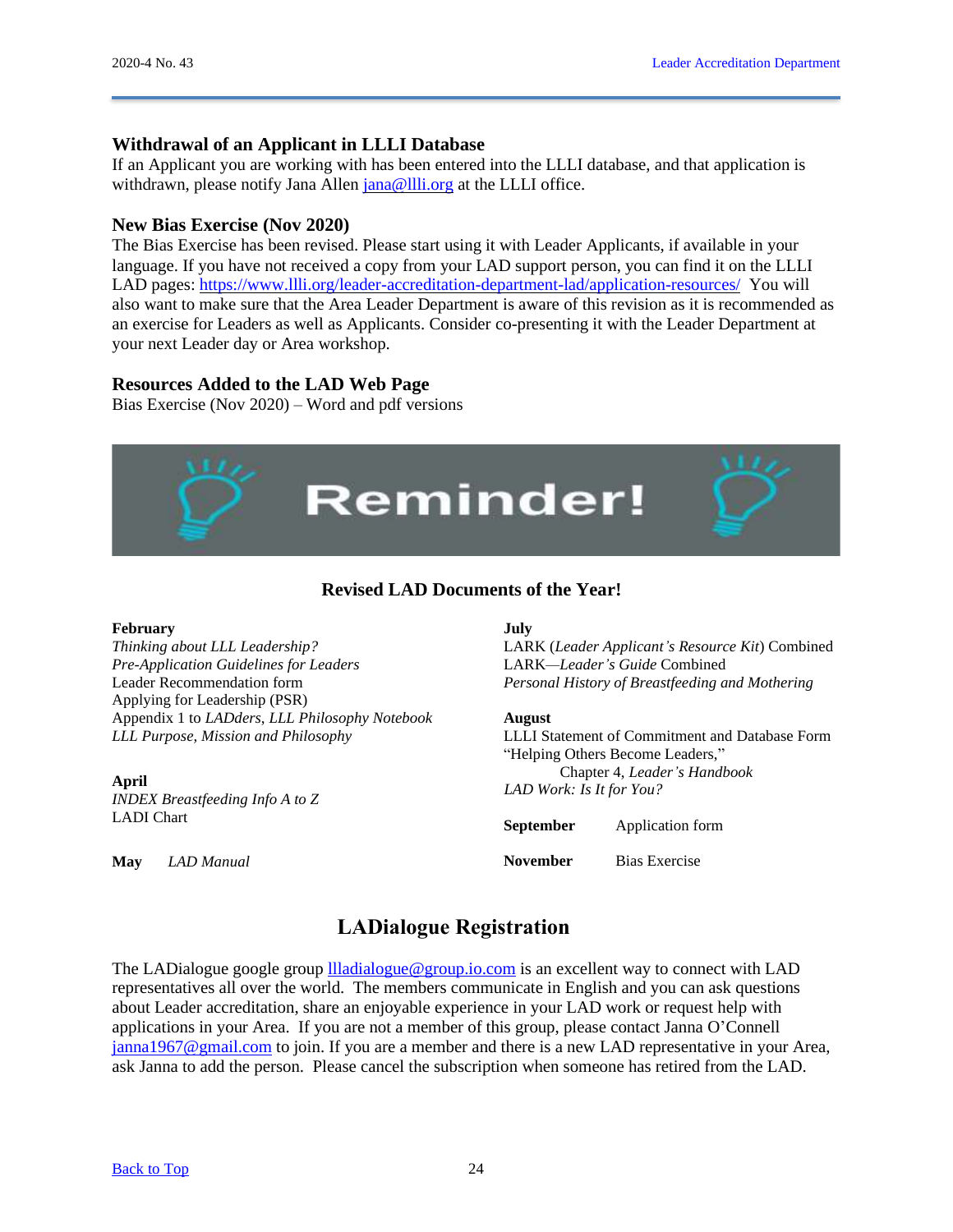

# **Елена Гвоздейкова /Elena Gvozdeykova**

Сливен/Sliven, България/Bulgaria

\* English translation follows.

<span id="page-24-0"></span>Здравейте, Казвам се Елена и съм от България. Партньорът ми се казва Иван, а дъщеря ни Станимира. Когато родих през 2007 г., тук имаше само един ЛЛЛ лидер - Таня Русева. Тя по всеки възможен начин помагаше на майките, които се свързваха с нея. Наистина бях впечатлена от усилията, които полага. Живеех далеч от нея и не можех да посещавам срещите, които организираше. Но (винаги има едно "но"), заради работата на моя партньор, година по-късно трябваше да се преместим в град, много по-близък до нейния. Това ми даде шанс да видя как тя ръководи ЛЛЛ срещите. Трябваше да пътувам за всяка среща, но беше толкова приятно и вдъхновяващо, че пътувахме с дъщеря ми с удоволствие. След няколко срещи тя ме попита какво мисля да стана ЛЛЛ лидер. Така започна моето ЛЛЛ пътешествие.

През 2010 г. станах вторият ЛЛЛ лидер в България. Имаше и други кандидати, които в последствие също станаха ЛЛЛ лидери. Всички заедно работихме усилено за да преведем материали и да подпомагаме кърмещите семейства в България. Направихме всичко необходимо, за да превърнем Ла Лече Лига България в законна организация съгласно българското законодателство, независимо че сме част от Бъдещите области в Европа (FAiE). С времето се появяваха и други потенциални кандидати, които за съжаление не знаеха други езици освен българския. Това ни накара да се замислим какво можем да направим, за да ги подкрепим. Тогава реших, че искам да стана част от LAD.

На Европейските симпозиуми по управление (EMSs), които посетихме през 2010 и 2012 г., имах удоволствието да видя екипа на LAD. Всички тези задружни, усмихнати и винаги подкрепящи представители на LAD от цял свят бяха невероятни. Не бях сигурна дали ще се вместя сред тях, но Лесли Робинсън ме подкрепи и работи с мен върху ориентацията ми. Така че от 2014 г. станах част от LAD като ACLA за FAiE. В тази си роля работя с кандидати от всички страни в Европа. Главно с тези, които знаят само български и руски, но също така и с кандидати, които знаят английски. Прекрасно е чувството да подкрепяш хора от толкова много различни страни и да помагаш LLL да се установи за първи път в някои от тях. През септември 2020 г. влязох в ролята на CLA за FAiE, което не можеше да се случи без подкрепата на Лесли Робинсън, Маргарет Макгигън, Таня Русева и всички други прекрасни ЛЛЛ лидери, които познавам. Благодаря ви!"

….. ….. ….. ….. …..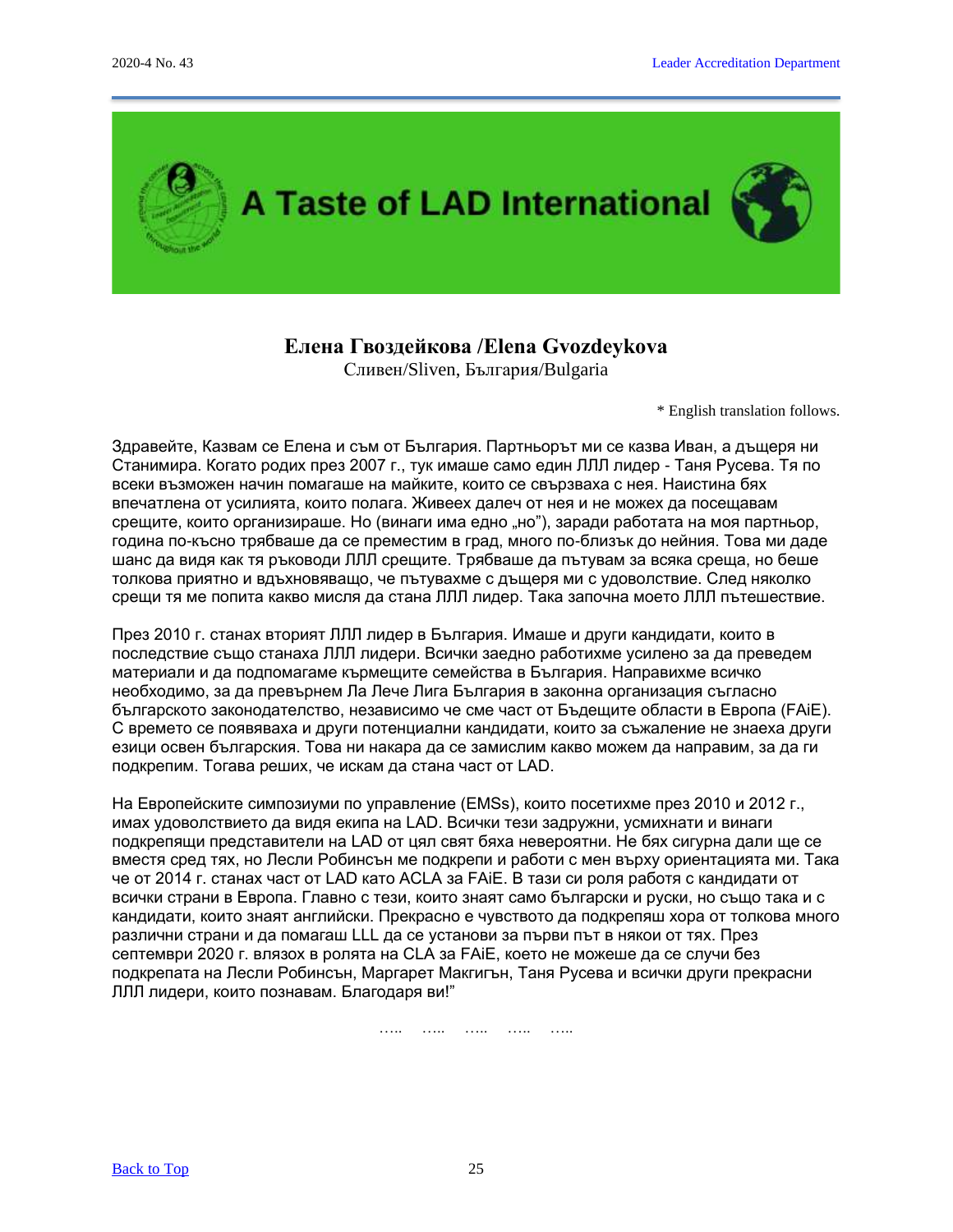Hello, my name is Elena Gvozdeykova. I come from Bulgaria. My partner's name is Ivan and our daughter's name is Stanimira. When I gave birth in 2007 there was only one LLL Leader here—Tania Ruseva. She was helping in every possible way each mother who contacted her. I was really impressed by all her efforts. I was living far away from her and couldn't visit Series Meetings that Tania organized. But (there is always a "but") because of my partner's work we had to move to a city much closer to hers a year later. That gave me a chance to see how she led the Series Meeting. I had to travel for each one, but it was so nice and inspiring so traveling with my daughter was a pleasure. After a few meetings Tania asked me what I think about becoming an LLL Leader. This is how my LLL journey began.

In 2010 I became the second LLL Leader in Bulgaria. Lately there were other Applicants who became LLL Leaders. We work hard to translate materials and to support breastfeeding families in Bulgaria. We did everything that was necessary to make LLL Bulgaria a legal organization by Bulgarian law, no matter that we are part of the Future Areas in Europe (FAiE). There were other potential Applicants who unfortunately didn't know languages other than Bulgarian. That made us think about what we could do to support them. Then I decide that I'll love to be part of the LAD.

At the European Management Symposiums that we visited in 2010 and 2012, I had the pleasure to see the LAD team. All those united, smiling and always supportive LAD representatives from all around the world were amazing. I wasn't sure if I would fit in there but Lesley Robinson, Canada, supported me and worked with me on my orientation. So since 2014 I became part of the LAD as an ACLA for the FAiE. I'm working with Applicants from all countries in Europe. Mainly with those who know only Bulgarian and Russian, but also with Applicants who know English. It's a wonderful feeling to support people from so many different countries and to help in some cases LLL to start for the first time there. In September 2020 I stepped in the role of CLA for Future Areas in Europe. It couldn't have happened without support of Lesley Robinson, Margaret McGuigan, Tania Ruseva and all other wonderful LLL Leaders. Thank you!



From left: Elena, Stanimira (13), Ivan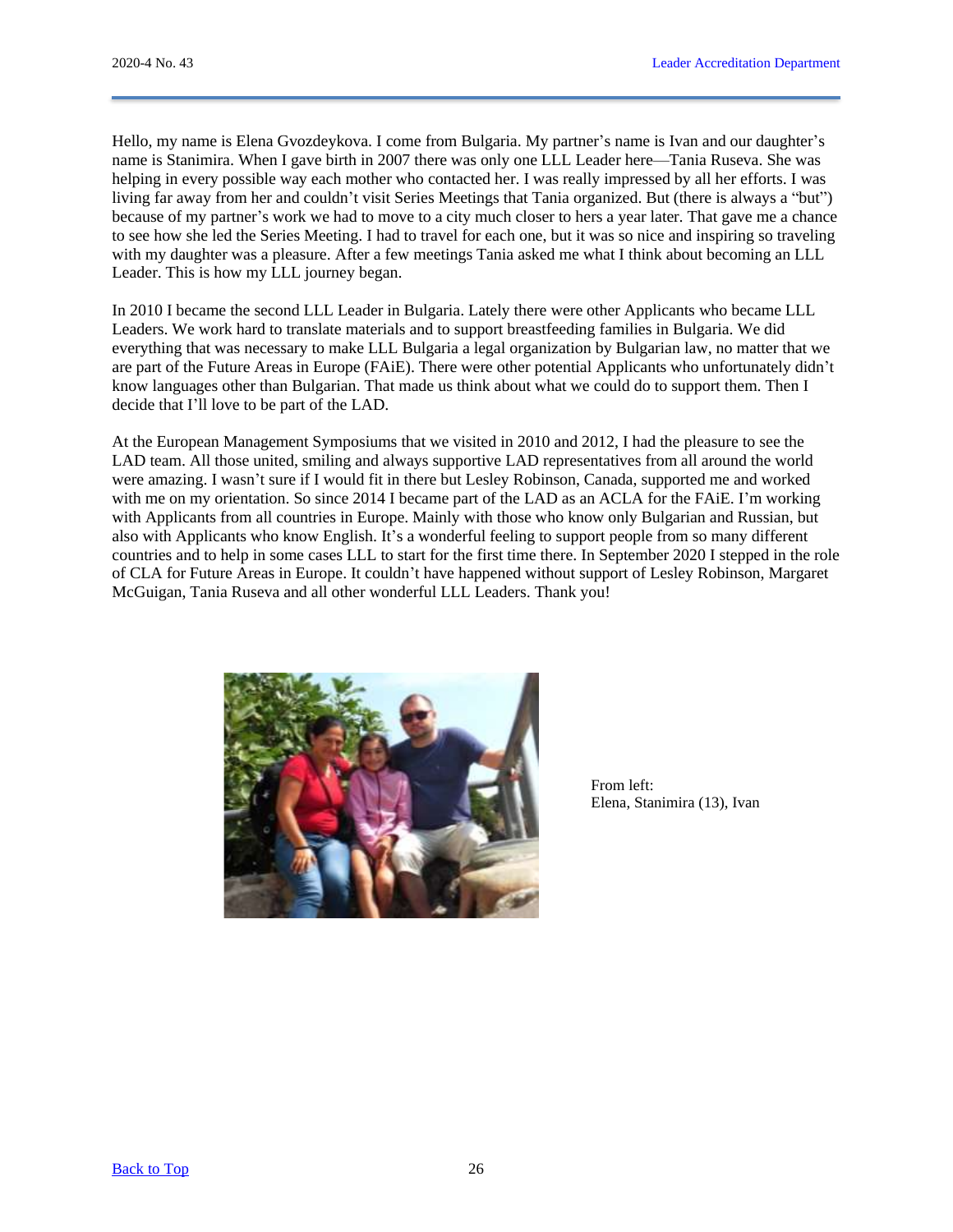

# <span id="page-26-2"></span><span id="page-26-1"></span><span id="page-26-0"></span>*Congratulations on Your Appointment!*

| Charlotte Allam       | <b>ACLA</b> for Great Britain                           |
|-----------------------|---------------------------------------------------------|
| Dania Amador          | ALA Secretary, Latin America                            |
| <b>Cindy Garrison</b> | LAD Council Advisor—Outreach (job title change)         |
| Dunia Guerrero        | Administrator of Leader Accreditation, Latin America    |
| Elena Gvozedeykova    | CLA, Future Areas in Europe                             |
| Sarah Ingall          | <b>ACLA</b> for Great Britain                           |
| Toshi Jolliffe        | LAD Council Advisor-Projects                            |
| Meghan Koranek        | <b>ACLA Texas, USA</b>                                  |
| Jenny Pace            | ACLA, Canada                                            |
| Linda Wieser          | <b>LLLI</b> Director of Leader Accreditation Department |



For this issue, LAD members write about their "pandemic projects" and share a photo of what they worked on in these unusual times.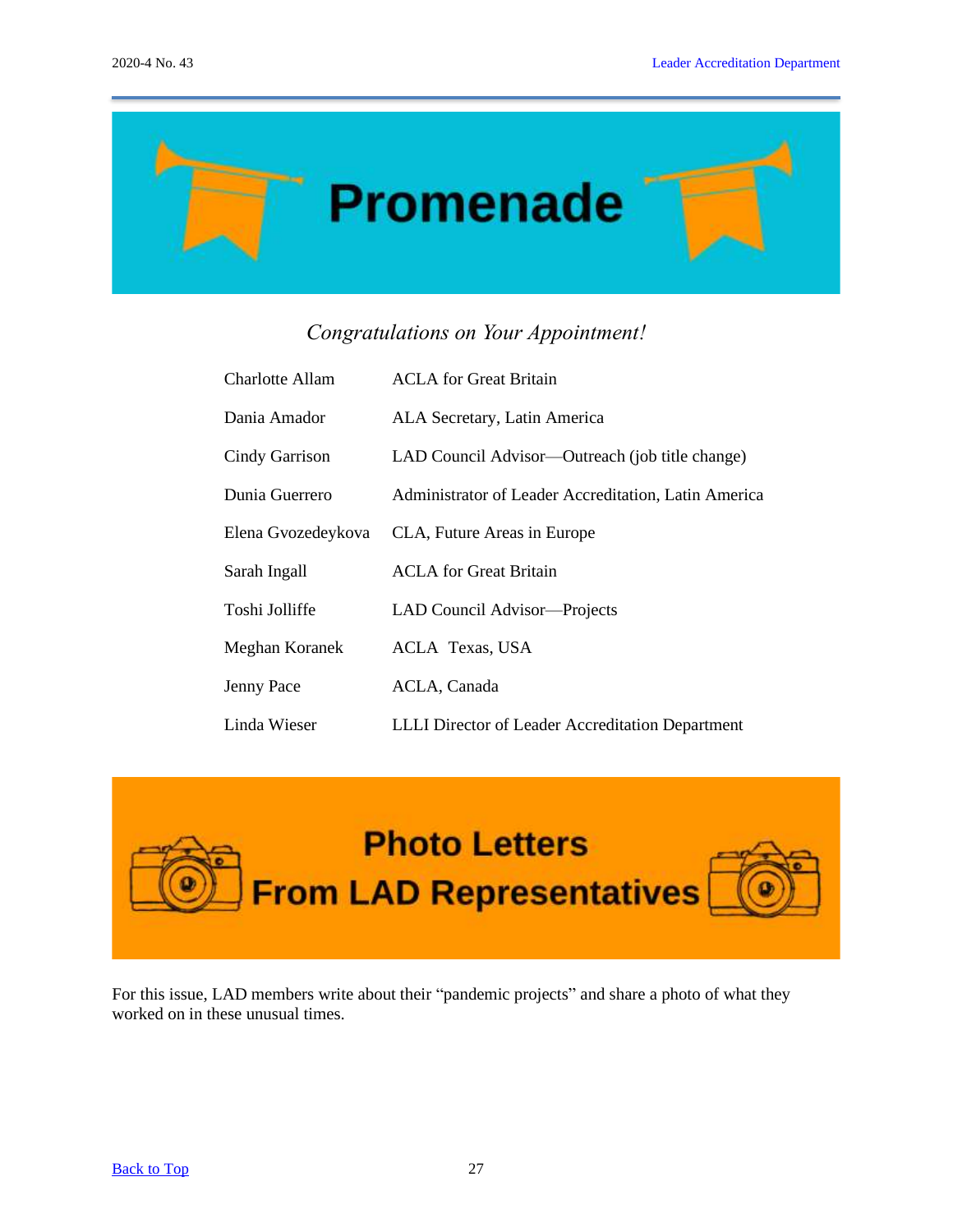#### \* English translation follows

Nous avons toutes été touchées par cette pandémie et pourtant, aucun projet spécifique ne faisait partie de mes plans à part tenter de traduire, avec plusieurs animatrices de LLL France, de nombreux documents de l'anglais au français pour le DAM (Département d'Accréditation des Monitrices), communément appelé LAD à travers le monde. Sans le savoir, la vie allait changer mes plans en m'envoyant une surprise « pandémique » de taille.

En effet, du jour au lendemain à la mi-mars, la résidence de personnes âgées de ma mère (89 ans, semi-autonome et atteinte d'Alzheimer) fermait ses portes. Cela signifiait concrètement que nous ne pouvions plus superviser ma mère au quotidien dans son petit logement comme elle en avait absolument besoin. Il fut rapidement décidé en moins de 24 heures que maman allait venir habiter chez nous le temps que cette pandémie passe…

Maman étant une personne très gentille, elle a collaboré du mieux qu'elle a pu à son adaptation dans notre maison. Nous lui avons répété encore et encore pourquoi elle était avec nous, pourquoi elle ne pouvait pas retourner chez elle, etc. Nous avons appris à la connaître et à instaurer une routine adaptée à sa réalité et à ses préférences. Puis, la décision de la garder de façon permanente a été prise naturellement à la mi-mai car ses pertes cognitives continuaient d'augmenter, rendant impossible un éventuel retour dans son logement en résidence.



Ce projet pandémique m'a donné la chance de redonner à ma mère une petite partie de tout ce qu'elle m'a transmis depuis mon enfance. Malgré ses pertes de mémoire croissantes, elle dit souvent qu'elle est bien avec nous (mon mari et moi) et qu'elle vit une belle vieillesse sans souci. En terminant, je peux dès maintenant vous annoncer mon prochain projet de pandémie, soit la planification du 90 e anniversaire de naissance de ma mère en février 2021.

We have all been affected by this pandemic and yet, no specific project was part of my plans other than trying to translate, with several Leaders from LLL France, many documents from English to French for the LAD. Without knowing it, life was going to change my plans by sending me a big "pandemic" surprise.

….. ….. ….. ….. …..

Overnight in mid-March, my mother's retirement home for elderly people closed its doors. In concrete terms, this meant that we could no longer supervise my mother (89 years old, semi-autonomous and suffering from Alzheimer's) on a daily basis in her small apartment in the way she needed. It was quickly decided in less than 24 hours that mom would come and live with us until the pandemic was over.

Being the very nice person she is, mom adapted as well as she could to living in our house. We told her over and over again why she was with us, why she couldn't go back to her apartment, etc. We got to know her and established a routine adapted to her reality and her preferences. The decision to keep her with us permanently was made naturally in mid-May because her cognitive losses continued to increase, thus making it impossible for her to return to her apartment.

This pandemic project gave me the chance to give back to my mother a small part of everything she passed on to me since my childhood. Despite her increasing memory loss, she often says that she is well with us (my husband and I) and that she is living a beautiful old age without any worries. In closing, I can already announce my next pandemic project, which is planning my mother's 90th birthday in February 2021.

Linda King Gaboriaud, Canada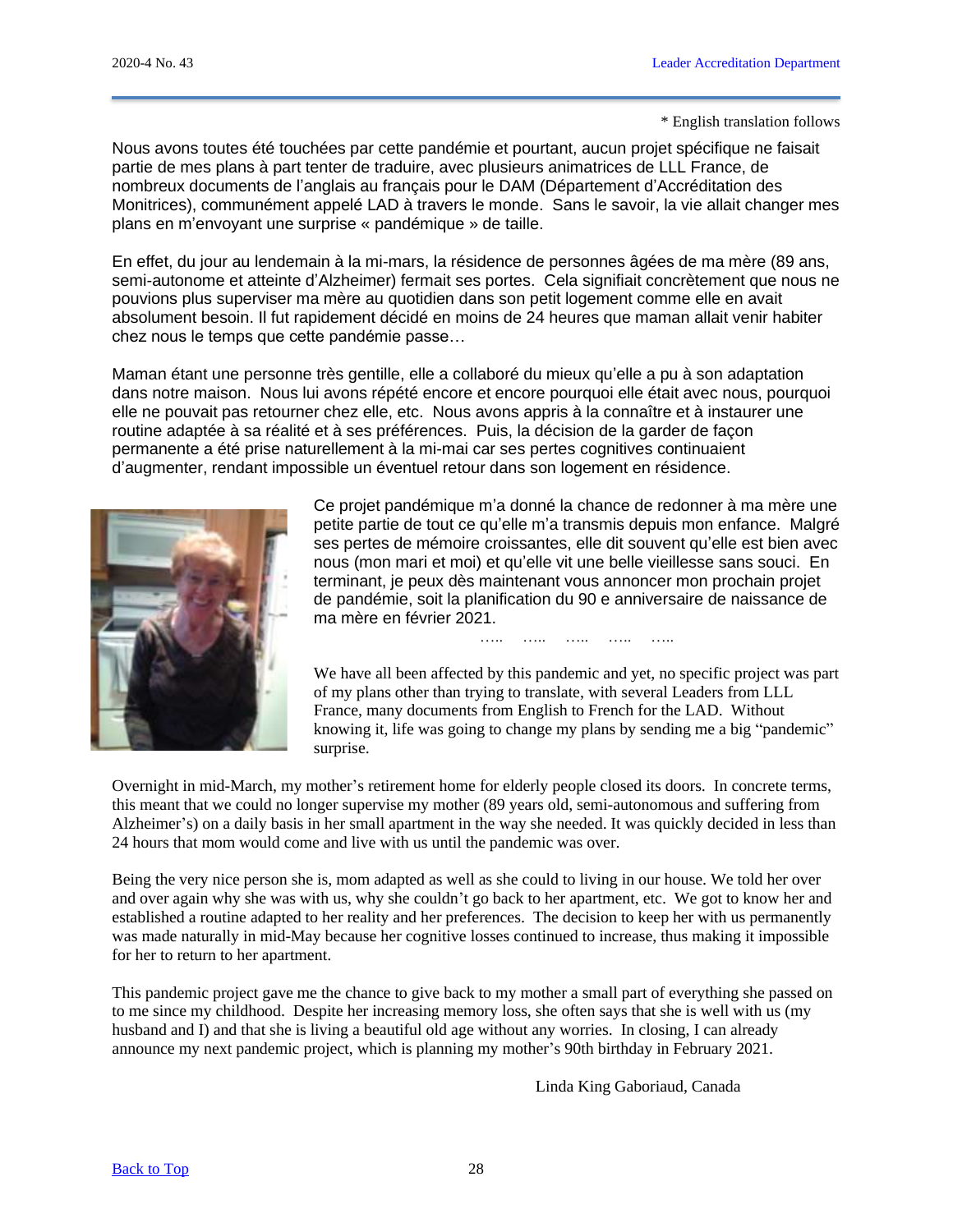\* Hebrew translation follows.



My pandemic project was to teach my children and myself the ability to enjoy what nature has to offer us. We live in a small town next to the city and there is a lot of nature and beautiful scenery around us. During the day we have relatively little time to enjoy it and during the lockdown we discovered our close surroundings.

We learned how to play with small stones, draw mandalas with dried leaves, explore where the ants go and spend whole days in a forest. Today's children are accustomed to a huge variety of games and an abundance of stimuli and nature in its simplicity allowed a deeper observation of the simple things and together we discovered a whole world.

In the picture my two sweet children are lying down inside a tent we built from scratch using only branches and leaves of a pine tree, and no tools at all.

….. ….. ….. ….. …..

## הלן היקרה

.פרויקט המגיפה שלי היה ללמד את הילדים שלי ואת עצמי את היכולת להסתדר עם מה שיש לטבע להציע לנו .אנחנו גרים בישוב קטן לצד העיר ויש סביבנו המון טבע ונוף יפה

.במהלך היומיום יש לנו מעט זמן יחסית להנות ממנו ובזמן הסגר גילינו את הסביבה הקרובה שלנו

למדנו איך אפשר לשחק עם אבנים קטנות, לצייר מנדלות עם עלים יבשים, לחקור לאן הנמלים הולכות ולבלות ימים .שלמים בתוך יער

.בתמונה המצורפת שני הילדים המתוקים שלי יושבים בתוך אוהל שבנינו מענפים ועלים של עץ אורן

Coral Weissbrod, Israel

~ ~ ~ ~ ~ ~ ~ ~ ~ ~ ~ ~ ~ ~ ~



My own project, which came as a surprise to me, was taking up running for the first time in my life. I was desperate to start ambitious new craft projects but they're not very compatible with small children; instead I started taking half an hour to myself in the morning before anyone else woke, heading out to the nearby canal and learning to run.

For several months now I have gone running on alternate mornings, without fail. I don't go fast or far, but it feels like a gesture of faith in myself, and an investment in my own health, and is half an hour when I'm guaranteed to be alone. And the state of my "new" running shoes shows I've been working hard!

Helen Lloyd, Great Britain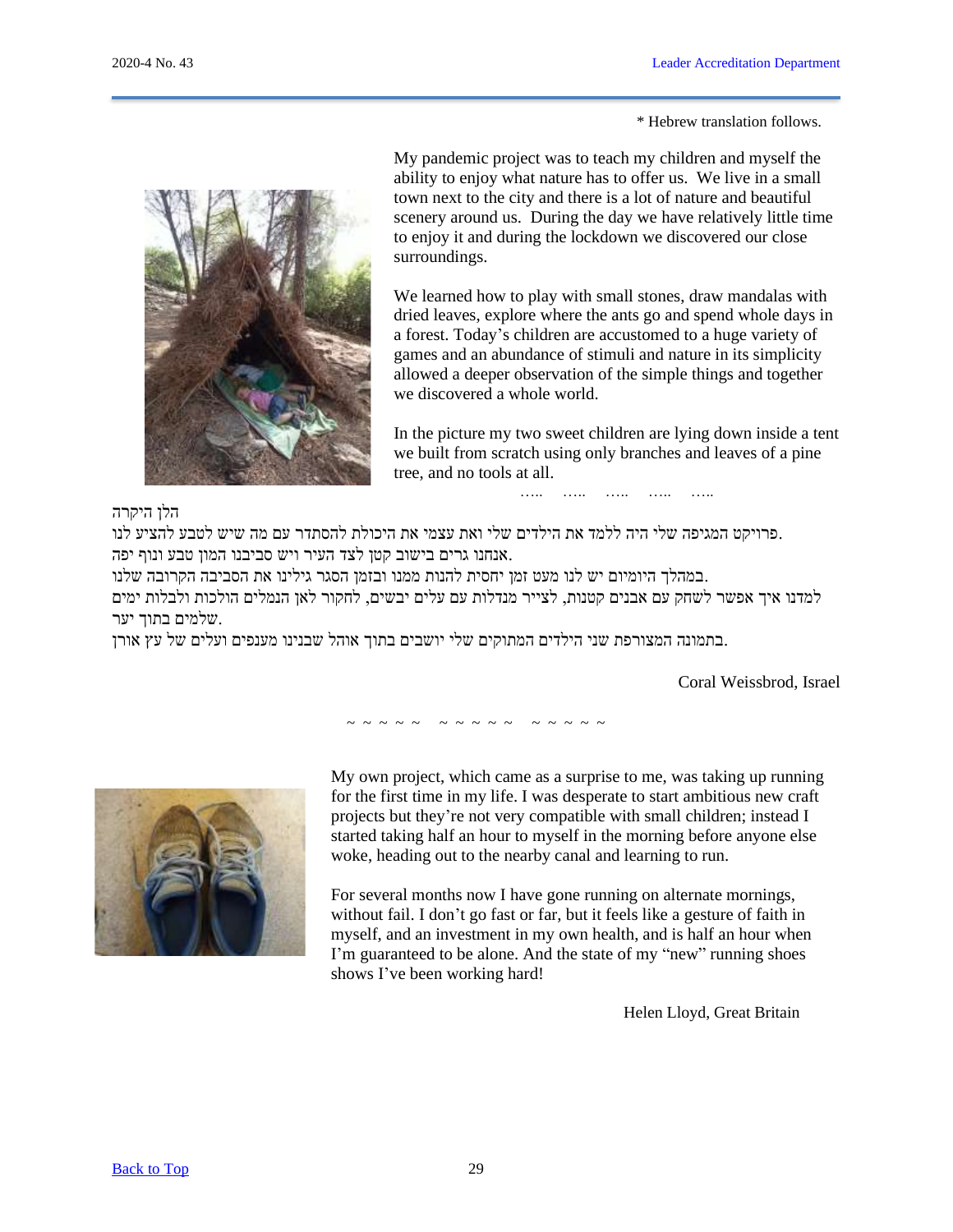\* Japanese translation follows.





My husband and I live with our daughter, Kaori, and her partner. When I realised I could not go out to buy a birthday present for her, I decided to transform part of our garden into a vegetable patch as a present. I also made matching summer dresses for us.

### ……. ……. ……. ……. …….

私と夫は、娘の香、その婚約者といっしょに住んでいます。香の誕生日にプレゼントを買いに行けないとわかったと きは、庭の1部分を畑に変えてプレゼントにしました。おそろいのドレスも作りました。

~ ~ ~ ~ ~ ~ ~ ~ ~ ~ ~ ~ ~ ~ ~

Toshi Jolliffe, Luxembourg とし子ジョリフ、ルクセンブルク

Here's my pandemic project. I set out to crochet a cotton blanket for each of my three girls for them to have a cool summer covering. This is the second one, I'm only halfway through it and winter is approaching. Maybe they'll each have one by next summer instead.

Clare Davidson, Great Britain